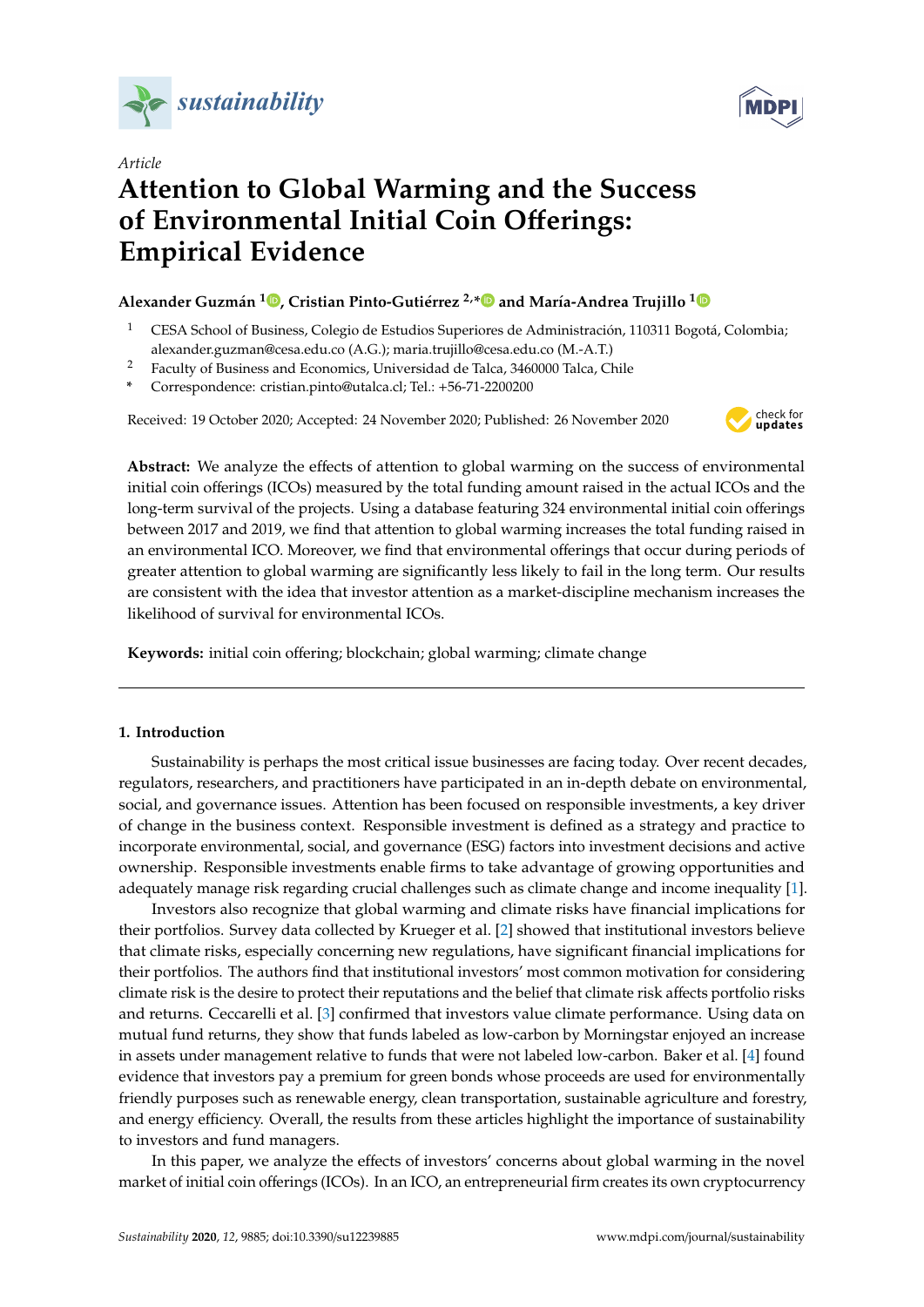(or token) and sells it to outside investors to raise capital for its project. The process is administered by smart contract through distributed ledger technology (DLT or blockchain, e.g., [\[5](#page-13-4)[–12\]](#page-13-5)). ICOBench.com, one of the top ICO rating websites, states that more than USD 27 billion was raised between 2017 and 2019 through 5700 ICOs (data retrieved from https://[icobench.com](https://icobench.com/)/ on 1 June 2020). This is the financial equivalent to approximately 9% of all venture capital investments in the U.S. for that same period (data on venture capital investment in the US are from the PwC/CB Insights MoneyTree™ Report Q4 2019). These figures highlight how important ICOs can be in sourcing entrepreneurial funding.

Any ICO subscriber faces a number of challenges. These include a lack of regulatory clarity and third-party oversight, which opens up both issuers and backers to significant risks [\[13\]](#page-13-6). The ICO market has yet to give rise to intermediaries to conduct the pertinent financial due diligence necessary to safely invest company funds. In light of such uncertainty while the popularity of cryptocurrency gathers momentum, research is beginning to fill the information gap. In particular, it investigates factors that can predict a successful ICO and whether or not an entrepreneur will behave opportunistically once they have received funding.

Most papers examining which issuer and ICO characteristics predict success have tested the effects of technological capabilities and high-quality source codes [\[5\]](#page-13-4), the quality of information disclosures, credible commitment to the project, quality signals, token liquidity [\[7](#page-13-7)[,14\]](#page-13-8), CEO characteristics [\[15\]](#page-14-0), and the participation of institutional investors in the ICO [\[11,](#page-13-9)[16\]](#page-14-1). The ICO literature has also examined the timing dimensions of ICO success. For instance, Gächter et al. [\[12\]](#page-13-5) suggested that timing is crucial in explaining the success of an ICO in terms of total amount raised. The authors showed that ICO success can be explained mostly by the public excitement surrounding an ICO as measured by Google search activity for the key word "ICO".

Investor attention measured by Google search frequency has been widely used in finance literature. Da et al. [\[17\]](#page-14-2) proposed using Google search frequency as a direct measure of investor attention. The authors showed that an increase in investor attention predicts higher future stock prices. They also showed that Google attention contributes to the sizeable first-day return and long-run underperformance of initial public offering (IPO) firms. Recently, Choi et al. [\[18\]](#page-14-3) showed that stocks of carbon-intensive firms underperform compared with firms having low carbon emissions during abnormally warm weather. The authors also showed that when the local temperature is abnormally high, there is greater Google search activity on the topic of "global warming". These results suggest that people pay more attention to climate change when experiencing abnormally warm weather, which in turn translates into an impact on financial markets as the prices of local stocks are affected by investors' trading behavior.

The debate around climate change and its impacts is highly politicized. Despite the consensus in the scientific community, fundamental public disagreements continue. The community response to news and publicity about global warming has been to pay more attention and search for understanding and comprehension [\[19\]](#page-14-4). As attention is a scarce cognitive resource [\[20\]](#page-14-5) and investors cannot remain perfectly attentive to all investment opportunities, we believe that this increased awareness of climate change creates an opportunity for environment-related entrepreneurial firms to successfully fund their projects.

This paper analyzes the effects of attention on global warming in the ICO market; an opaque, unregulated sector of entrepreneurial finance filled with informational gaps and fraud. In this study we use a database of 324 environmental initial coins offerings between 2017 and 2019. Our results are based on ordinary least squares (OLS) regressions and logistics models. First, we show that Google search activity for the topic "global warming" is positively associated with environmental ICO success measured by the total funding amount raised. This result is consistent with the notion that investor concern regarding climate change can somewhat explain the success of ICOs related to environmental projects. Second, and exploring further effects of investor attention to global warming, we find that increased investor attention to global warming significantly reduces the probability of long-term coin failure of environmental ICOs. These last results are consistent with the idea that increased investor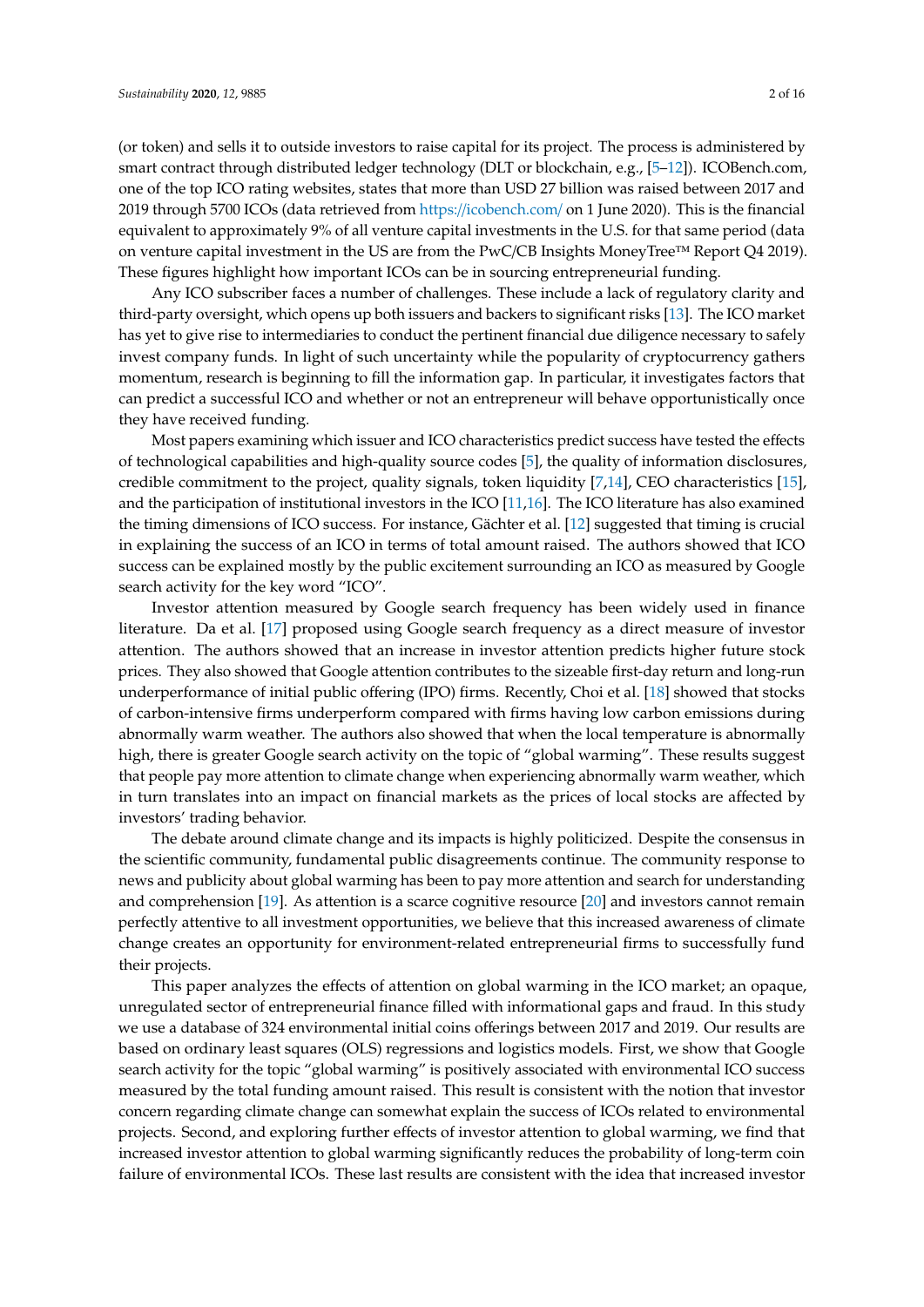attention represents a specific mechanism of market discipline that leads management of environmental ICOs to be more effective in managing the entrepreneurial firm.

In what follows, we review the literature, develop our hypotheses, and then present the methodology and data. Next, we explain the variables employed to test our hypotheses, show our main results, and conclude by examining the implications of our findings.

#### **2. Literature Review and Hypotheses Development**

The body of financial literature examining the factors that determine ICO success has grown. Agency-related and moral hazard-based explanations of ICO market outcomes are most often used in empirical papers as the theoretical substructure to explain such success, meaning the obvious focus is often on information disclosure and signaling. For example, Fisch [\[5\]](#page-13-4) looked at how a venture's technological capacity can be signaled through an ICO with the finding that technical white papers and high-quality source codes serve to boost the funding amount. Roosenboom et al. [\[14\]](#page-13-8) showed that ICOs do a better job attracting capital the more information is disclosed to potential subscribers. Specifically, a higher cryptocurrency expert rating, pre-sales, selecting against a bonus scheme offer, briefer token sale windows, and larger project teams help raise significantly more funds. Roosenboom et al. [\[14\]](#page-13-8) also demonstrated that the likelihood of an ICO getting listed on major exchanges goes up when investors are provided more information when the campaign is underway. Lastly, Howell et al. [\[7\]](#page-13-7) delved into the issuer and ICO characteristics that predict successful real outcomes (increasing issuer employment and avoiding enterprise failure). They showed that information disclosure, credible project commitment, signaling quality and token or coin liquidity all lead to greater future uptake and use.

Some research shows that CEO quality and having large institutional investors on board also shape ICO success. Momtaz [\[15\]](#page-14-0) showed that the presence of quality signals such as CEO loyalty correlate to higher ICO gross proceeds and other measures of success. Boreiko et al. [\[16\]](#page-14-1) showed that ICOs that attract large investors also draw more funding and contributors with a greater likelihood of getting listed on a major crypto exchange. Meanwhile, Fisch et al. [\[11\]](#page-13-9) depicted how an institutional investor's ICO participation is positively associated with the buy-and-hold abnormal returns over the first six months of trading after a token's exchange listing date.

A relevant and relatively unexplored signaling aspect that could impact an ICO's success is the project's timing. Gächter et al. [\[12\]](#page-13-5) suggested that timing is the crucial factor in explaining ICO success in terms of the total amount raised. The authors showed that ICO success can be mainly defined by the respective public excitement regarding ICOs, as measured by Google search activity for the keyword "ICO". Investor attention measured by search frequency in Google has been widely used in finance literature. Da et al. [\[17\]](#page-14-2) proposed using search frequency in Google as a direct measure of investor attention. The authors showed that an increase in investor attention predicts higher future stock prices. They also showed that Google attention contributes to the sizeable first-day return and long-run underperformance of initial public offering (IPO) firms. This study [\[17\]](#page-14-2) has been cited by over a thousand scholarly articles.

Over the last decade, the terms "climate change" and "global warming" have become very visible to the public [\[19\]](#page-14-4), as climate change is arguably one of the critical challenges of our time. Although there is broad consensus in the scientific community on human-induced climate change and its impact [\[21\]](#page-14-6), fundamental doubts remain, and disagreements and debate continue. The community response to news and publicity about climate effects has been to pay more attention and search for understanding and comprehension [\[19\]](#page-14-4). The financial literature has begun providing evidence revealing how this increased attention to climate change affects economic outcomes. Recently, Choi et al. [\[18\]](#page-14-3) showed that stocks of carbon-intensive firms underperform compared to firms with low carbon emissions in abnormally warm weather. The authors also showed that when the local temperature is unusually warm, there is greater Google search activity on the topic "global warming". These results suggest that people pay more attention to climate change when experiencing abnormally warm weather, which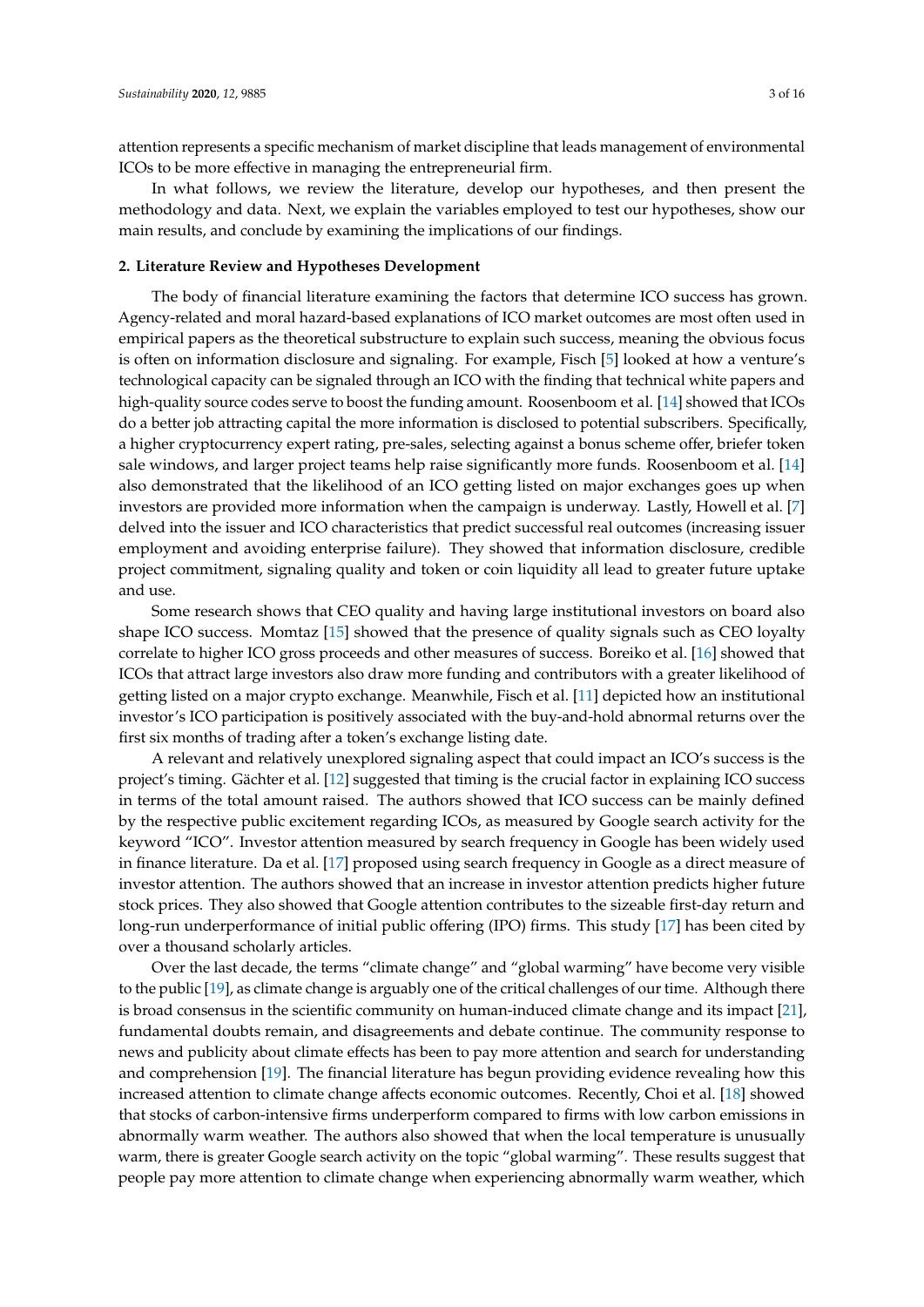translates into an impact on financial markets as the prices of local stocks are affected by investors' trading behavior. Several other papers also examine Google search volume for global warming and climate change, e.g., [\[19](#page-14-4)[,22](#page-14-7)[–25\]](#page-14-8).

This study hypothesizes that the ICO timing and periods of great attention to climate change play a crucial role in ICO success. We believe that increased public interest in climate change around the time of an ICO will correlate to higher amounts raised from an environmental ICO, even after controlling for the project's quality or the ICO's characteristics. However, the positive effects of investor attention to global warming and climate change on ICO success may not increase monotonically. Social cognition research has shown that attending to an object reaches threshold levels above which it becomes taken-for-granted [\[26\]](#page-14-9). After this threshold, the literature suggests, additional exposure does not further increase attention (e.g., [\[27,](#page-14-10)[28\]](#page-14-11)), and redundant information leads to an attention decline [\[29\]](#page-14-12). These arguments lead us to the following hypotheses:

# **Hypothesis 1 (H1).** *Greater investor attention to global warming is positively associated, at a diminishing rate, with the total funding raised in an environmentally related ICO.*

To understand the effects of investor attention to global warming on ICO success, we also need to examine its impact over the long term. Prior literature has shown that investor attention leads to significant corporate governance improvement, monitoring activities, and reducing the probability of corporate fraud. For instance, a large body of research suggests that investor attention, measured by media coverage, induces managers to take corrective action to improve performance [\[30](#page-14-13)[–37\]](#page-14-14). Jin [\[38\]](#page-14-15) showed that investor attention reduces earnings management. Meanwhile, Abdulmanova et al. [\[39\]](#page-14-16) showed that greater investor attention accelerates information diffusion regarding fraud and its discovery. In general, Kahneman [\[20\]](#page-14-5) suggested that investor attention plays a vital role in improving market efficiency by facilitating information diffusion and learning in a high information asymmetry environment. Considering the uncertainties and information gaps in the ICO market that allow for the possibility of entrepreneurs' opportunistic behavior after receiving financing, the previously discussed arguments about the benefits of increased investor attention are especially valuable in the ICO context. In particular, we expect ICO projects launched during periods of high attention to the environment to be more exposed to market discipline mechanisms, and hence, to lead managers to reduce negligent and rent-seeking behavior, fostering entrepreneurial firm financial performance. Consequently, we hypothesize that high public interest in the climate positively impacts the likelihood of a project's long-term survival. This leads us to posit the second hypothesis:

# **Hypothesis 2a (H2a).** *Investor attention to global warming reduces the likelihood of long-term coin failure of an environmentally related ICO at a diminishing rate.*

Investor attention to broad topics such as global warming and climate change could influence investment decisions without entailing market discipline effects. Moreover, investors' increased interest could result in adverse selection problems, managerial opportunism, and periods characterized by ICO firms of lower quality and irrational investors. Considering the extensive information asymmetries and adverse selection problems in ICO firms [\[40\]](#page-14-17), we believe that increased investor attention and sentiment could lead to entrepreneurial opportunistic behavior upon obtaining financing in the ICO market. Thus, increased attention to climate change could be associated with an average decrease in the likelihood of long-term survival of environmental ICOs. Since there are arguments in both directions regarding the effects of investor attention to global warming on the probability of long-term coin failure, the final answer is an empirical matter. We posit the next alternative second hypothesis:

**Hypothesis 2b (H2b).** *Investor attention to global warming increases the likelihood of long-term coin failure of an environmentally related ICO at a diminishing rate.*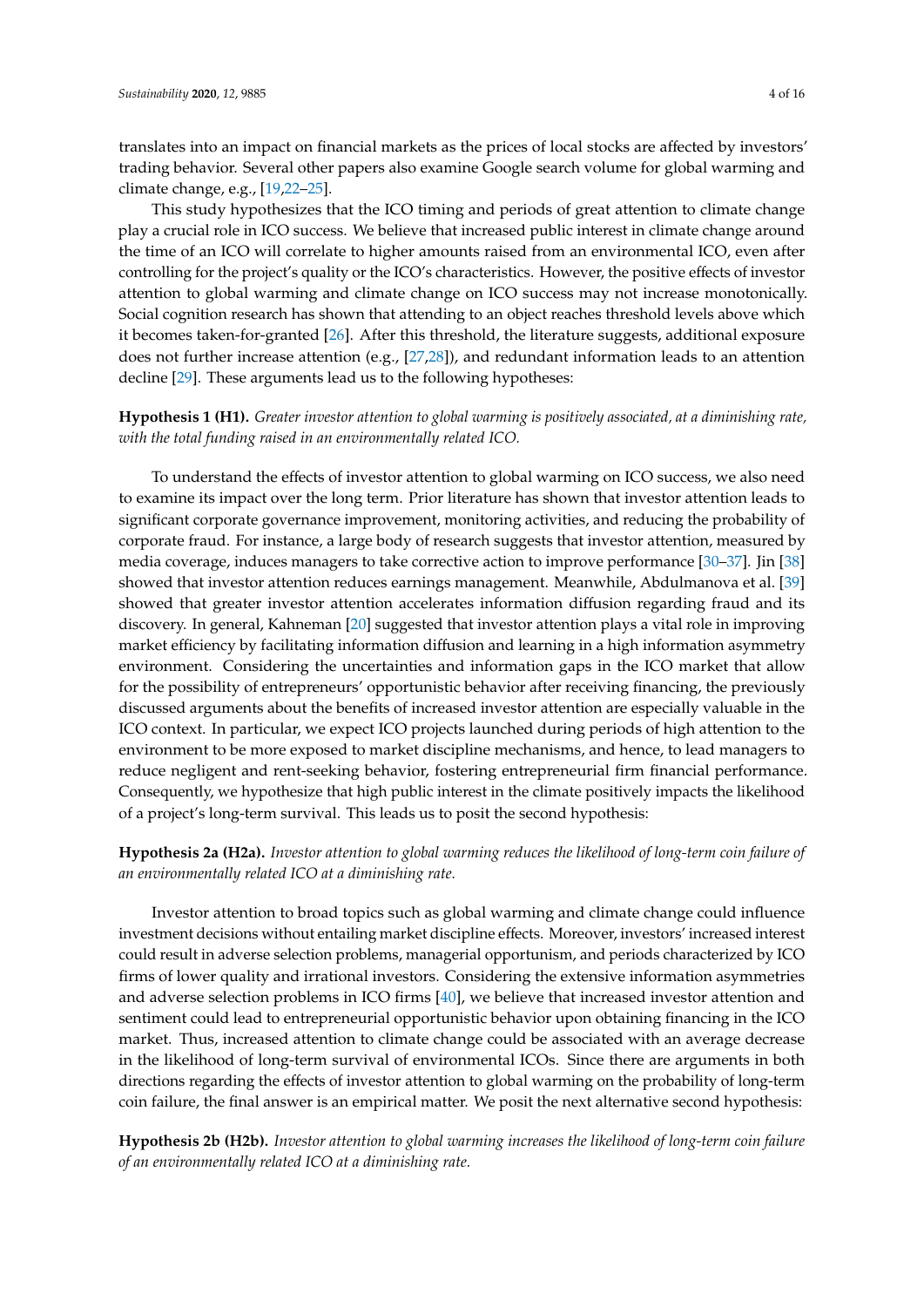#### **3. Methods and Data**

#### *3.1. Methodology*

We use a multivariate setting to examine the impact of investor attention on environmental ICO success. First, we regress the natural logarithm of total gross proceeds from the environmental ICO on a set of variables measuring public attention to global warming and control variables using the following ordinary least squares (OLS) specification:

Ln(ICO gross proceeds)<sub>i</sub> = 
$$
\alpha + \beta_1 \times
$$
 Global warming<sub>i</sub> +  $\beta_2 \times$  Global warming<sub>i</sub><sup>2</sup> +  $\gamma' X_i + T_i + \epsilon_i$ . (1)

Our dependent variable is *Ln*(*ICO gross proceeds*) *i* , which is the natural logarithm of total gross proceeds from the environmental ICO in U.S. dollars. Our primary dependent variable is global warming, which represents the monthly average of a weekly time series measuring the frequency of Google searches with the topic "global warming" at the worldwide level as an index variable between 0 and 100. As a robustness check, we also use the monthly search volume for the topic "climate change". Unit root tests for our weekly time series measuring the frequency of Google searches with the topic "global warming" and "climate change" reject the null hypothesis of nonstationary. We also include the squared term of global warming to account for non-linearities in the relationship between the ICO gross proceeds and investor attention to global warming. Google search data are being increasingly utilized as a direct measure of investor attention. Similar to this paper, references [\[18](#page-14-3)[,19](#page-14-4)[,22–](#page-14-7)[25\]](#page-14-8) all used Google data to examine interest in global warming. One of the main advantages of Google search is that its algorithms can cover different languages and group various searches with the same meaning under a single topic [\[18\]](#page-14-3). An alternative source to measure general awareness of global warming is Twitter. However, Twitter is used as a platform for verbal expression of emotional responses, making it a better choice for identifying investor sentiment rather than investor attention to a topic [\[19\]](#page-14-4).

The vector  $X_i$  contains the control variables. First, we control for an environmental ICO team's size and gender diversity in the project using the percentage of female team members [\[41\]](#page-14-18). We also control for expert ratings of the environmental ICO. We include a dummy for projects that accept payment in fiat currency. Prior literature has shown that more extended fundraising periods likely indicate the project is having trouble raising the desired amount, which is a negative signal to potential investors [\[8\]](#page-13-10). Therefore, we control for the ICO duration. We also control for pre-ICO offers and bonuses for early investors (pre-ICO bonus). These schemes could lower the fundraising amount because early adopters can buy tokens at a lower price before the ICO. The ICO phenomenon depends on the geographic distribution and location of projects [\[42\]](#page-14-19), so we control for the number of countries excluded from the ICO and for whether the start-up is located in the U.S. Lastly, we include year  $(T_i)$ fixed-effects in all regressions.

Next, we examine how global warming attention affects the likelihood that an environmental ICO coin will ultimately die. Our dependent variable in Equation (2) equals one if the environmental ICO *i* has a dead coin at the end of June 2020 and zero otherwise. We employ a logistic regression model with the following specification:

$$
Pr[Dead Coin_i = 1] = \alpha + \beta_1 \times Global\ warning_i + \beta_2 \times Global\ warning_i^2 + \gamma' X_i + T_i + \epsilon_i,
$$
 (2)

where we define an environmental ICO as having a dead coin if it meets any of the following conditions: (i) the token symbol or coin name appears listed in deadcoins.com (deadcoins.com is a community forum where contributors can post information about dead or dying coins. The website classifies dead coins into four categories: (a) failed projects, (b) hacked coins, (c) scams, and (d) parodies), (ii) the coin name appears listed in coinopcy.com (coinopcy.com is also a contribution-based forum, where contributors may receive a bounty of up to 0.1 ETH (Ethereum) if the site administrators verify the information. According to coinopcy.com, a dead coin refers to a cryptocurrency that has been abandoned, used as a scam, had its website down, has no nodes, has wallet issues, doesn't have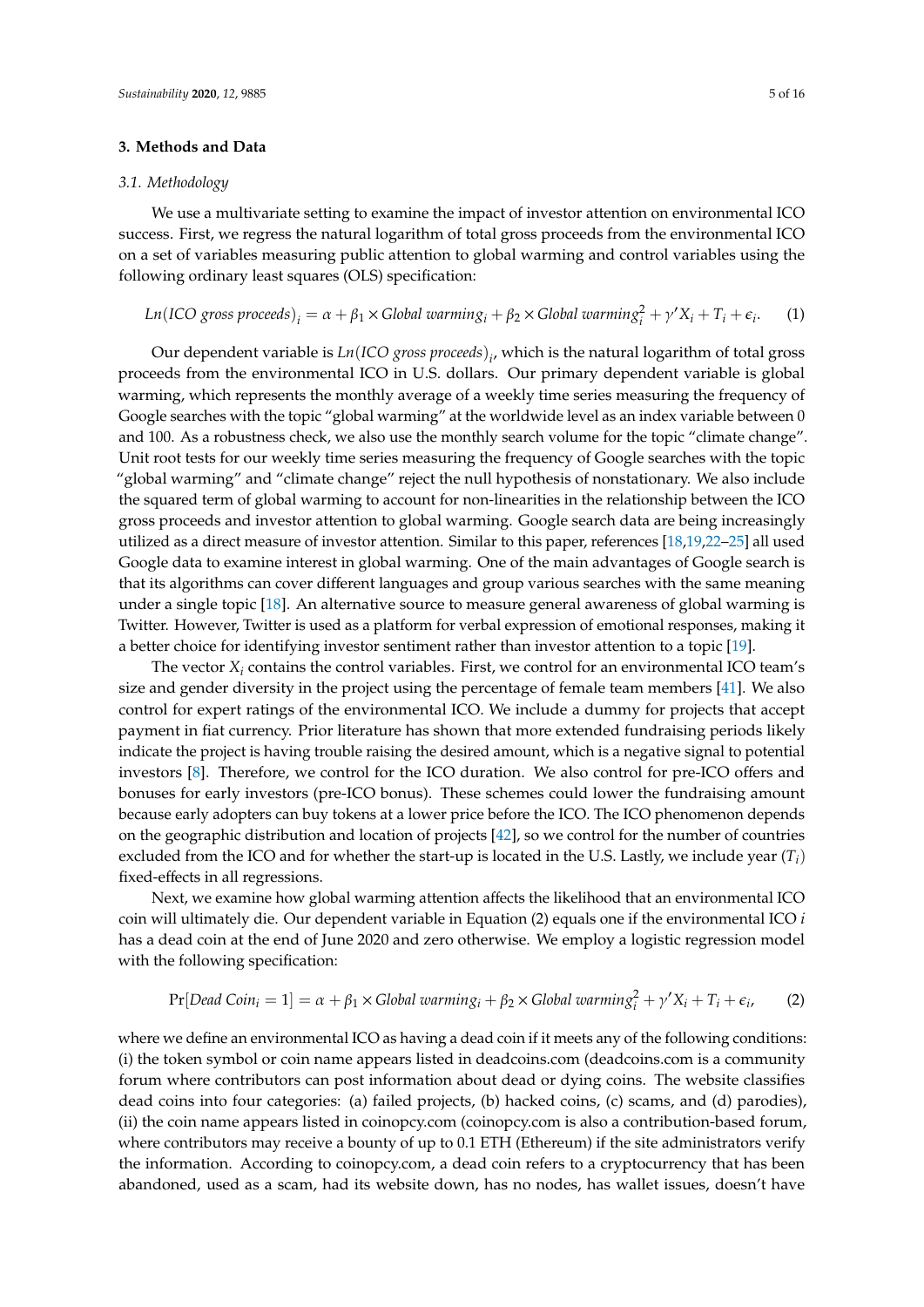social updates, has low volume, or its developers have walked away from the project), and (iii) the token is not listed in CoinMarketCap as of June 2020 (since we used a sample of ICOs that ended on 31 December 2019, we allowed for a period of at least six months for ICOs to list their tokens. According to Momtaz [\[8\]](#page-13-10), once a project has raised funds, it takes 93 days on average from the end of the ICO until the first token exchange listing). The variables global warming and vector  $X_i$  are all defined as in Equation (1). We also include year-fixed (*Ti*) effects. We use the software Stata for all our statistical analyses.

#### *3.2. Data*

ICObench is an ICO rating platform that aggregates information on all coin offerings with the most thoroughly researched, high-quality data on ICO campaigns [\[14\]](#page-13-8) qualifying it for use as our primary ICO data source. This decision is in line with several prior studies [\[8,](#page-13-10)[11,](#page-13-9)[14,](#page-13-8)[15,](#page-14-0)[42,](#page-14-19)[43\]](#page-14-20). Deadcoins.com, coinopcy.com, and CoinMarketCap taken together served for measuring coin failure. Google search activity was our measure of investor attention. This index is available from a service called Google Trends (https://[trends.google.com](https://trends.google.com/)/).

We started with a list of 4133 ended ICO offers between January 2017 and December 2019. From this total, we removed all ICOs with incomplete information concerning our key variables and controls. After this filter, we identified 875 ICOs that ended between 2017 and 2019. Finally, we analyzed the ICO descriptions provided by ICObench and look for terms that may indicate the ICO relates to an environmental project. The list of terms is taken from the 60 environmental indicators tracked by Thomson Reuters out of a total of 293 environmental, social, and governance (ESG) indicators. It includes the following words: resource, energy, water, reduction, efficiency, sustainable, packaging, toxic, chemical, substances, reuse, reduce, report, electricity, renewable, friendly, green, recycled, controversies, emissions, biodiversity, ecosystems, species, co2, climate, flaring gases, nox, sox, voc, particulate matter, waste, non-hazardous, recycling, hazardous waste, e-waste, restoration, spills, innovation, eco-design, noise, nuclear, organic, responsible, animal testing, land, natural, oil, hydrocarbon, wood, eco designed, forest, pesticides, fungicides, and herbicides. After these filters, we identified 324 environmental ICOs between 2017 and 2019.

Table [1](#page-5-0) provides descriptive statistics for the full final sample of environmental ICOs. The results show that the average natural logarithm of gross proceeds is 14.93 (the average, in U.S. dollars, for ICO proceeds is \$9.6 million). At the same time, about 71% of ICOs are dead in 2020, according to our definition. The monthly average search volume index for the topic "global warming" is 52.84, and the monthly average search volume for climate change is 35.02. The average team size (excluding advisors) of environmental ICO projects is ten people, of which 14% are women. The average ICO rating is 3.37 (out of 5). About 36% of environmental ICOs are restricted in the U.S, and only 6% are located in the U.S. Finally, 63% of ICOs have pre-ICO periods, 55% of which offer a discount during this pre-offer period.

<span id="page-5-0"></span>

| Variable                | N   | Mean  | Median | <b>SD</b> | Min   | Max   | P25   | P75   |
|-------------------------|-----|-------|--------|-----------|-------|-------|-------|-------|
| Dependent variables:    |     |       |        |           |       |       |       |       |
| ICO gross proceeds (ln) | 324 | 14.93 | 15.11  | 1.87      | 7.19  | 18.42 | 13.82 | 16.45 |
| Dead coin (dummy)       | 324 | 0.71  | 1.00   | 0.46      | 0.00  | 1.00  | 0.00  | 1.00  |
| Google search index:    |     |       |        |           |       |       |       |       |
| Global warming          | 324 | 52.84 | 52.60  | 8.59      | 36.20 | 67.50 | 46.40 | 58.75 |
| Climate change          | 324 | 35.02 | 35.00  | 7.18      | 22.00 | 62.80 | 30.80 | 38.50 |

**Table 1.** Summary of statistics.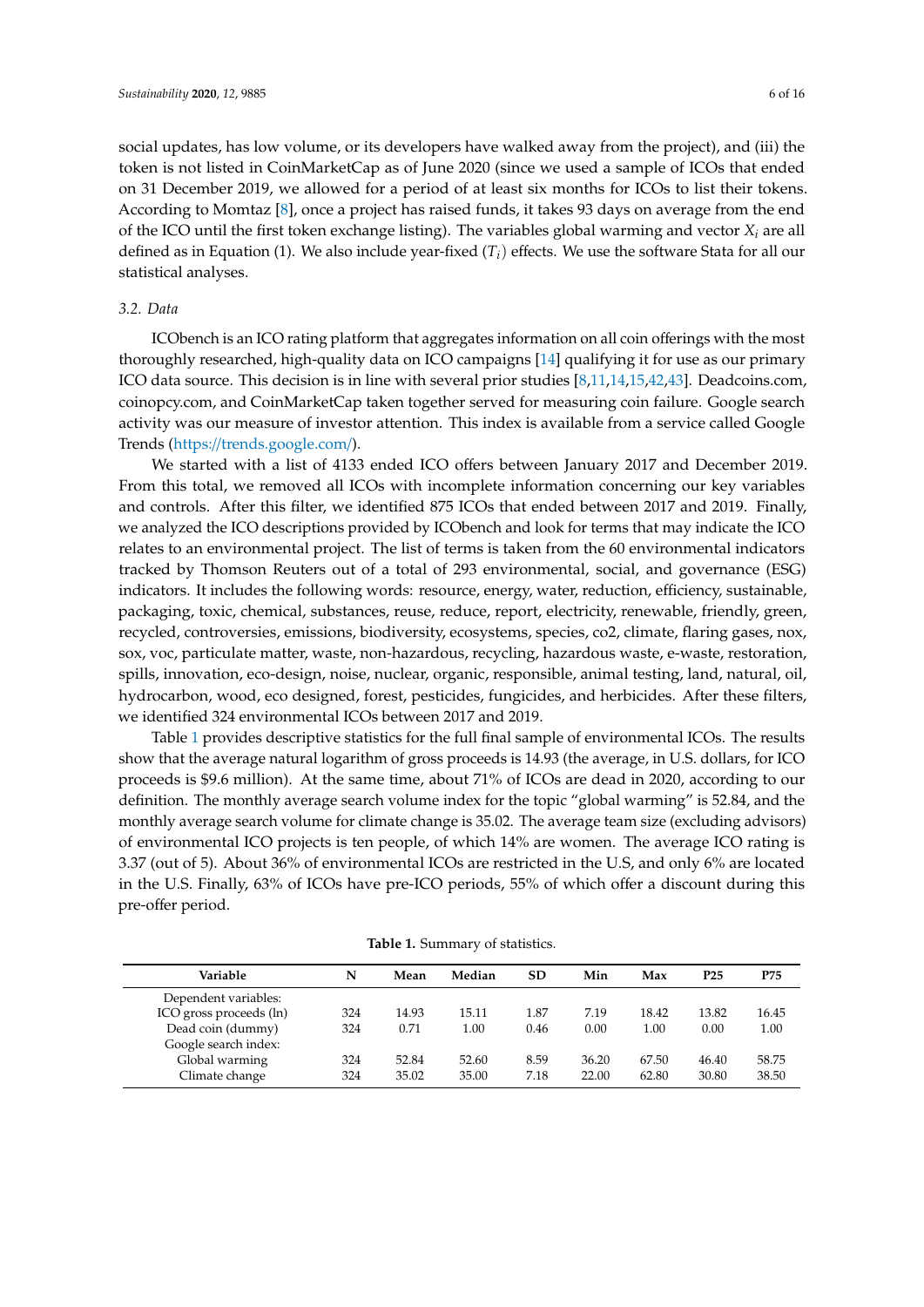| N   | Mean  | Median | SD    | Min  | Max    | P <sub>25</sub> | P75   |
|-----|-------|--------|-------|------|--------|-----------------|-------|
|     |       |        |       |      |        |                 |       |
| 324 | 9.81  | 8.00   | 6.15  | 1.00 | 50.00  | 6.00            | 12.00 |
| 324 | 0.14  | 0.13   | 0.14  | 0.00 | 0.67   | 0.00            | 0.25  |
| 324 | 3.37  | 3.45   | 0.62  | 1.60 | 4.70   | 2.90            | 3.90  |
| 324 | 0.19  | 0.00   | 0.40  | 0.00 | 1.00   | 0.00            | 0.00  |
| 324 | 59.73 | 39.00  | 56.40 | 0.00 | 388.00 | 27.00           | 87.00 |
| 324 | 2.41  | 0.00   | 6.87  | 0.00 | 71.00  | 0.00            | 2.00  |
| 324 | 0.36  | 0.00   | 0.48  | 0.00 | 1.00   | 0.00            | 1.00  |
| 324 | 0.63  | 1.00   | 0.48  | 0.00 | 1.00   | 0.00            | 1.00  |
| 324 | 0.55  | 1.00   | 0.50  | 0.00 | 1.00   | 0.00            | 1.00  |
| 324 | 0.06  | 0.00   | 0.25  | 0.00 | 1.00   | 0.00            | 0.00  |
|     |       |        |       |      |        |                 |       |

**Table 1.** *Cont*.

Note: This table reports summary statistics for the dependent, independent, and control variables used in this study. The sample is comprised of 324 environmentally related initial coin offerings (ICOs) between 2017 and 2019. See Appendix [A](#page-10-0) for variable definitions.

#### **4. Results**

This section analyzes the empirical results for the effects of attention to global warming and climate change on the amount of money raised by the environmental ICOs and the likelihood of long-term coin failure. We performed OLS regressions and logistics models with robust standard errors to test these correlations.

Table [2](#page-7-0) presents the parameters estimated from OLS regressions for the amount of money raised by the ICO with attention to global warming and climate change. Columns 1 and 2 report the results when we use Google searches for the topic "global warming". Columns 3 and 4 present the results for the topic "climate change". The results show that public attention to global warming has a statistically significant and positive effect, at a decreasing rate when we consider the non-linearities, on the amount raised by the ICO. The effect for the topic "climate change" is also important, but the coefficient is only statistically significant at the 10% level. These results remain even after controlling for other ICO characteristics and year fixed effects. Moreover, Appendix [B](#page-11-0) shows that our results remain significant after controlling for general investor attention to the ICO market. Finally, we found no multicollinearity issues among dependent, independent, and control variables (see Appendix [C\)](#page-12-0).

We concluded that an environmental ICO conducted at the right time substantially benefits from increased attention on environmental concerns. Our analysis clearly reveals the crucial role of timing an ICO around periods of increased public concern regarding the environment measured by Google search activity to be a significant factor in the success of a green ICO. In addition, these results highlight advances on how environmental aspects are shaping investor decisions in line with global initiatives, such as the Principles for Responsible Investment, the Carbon Disclosure Project and the Task Force on Climate-related Financial Disclosures (TCFD). Institutional investor activism translates into more funding to critical issues under responsible investments such as global warming. Consequently, Hypothesis 1 is supported.

Table [3](#page-7-1) shows the logistic regressions and the estimation results when we regressed the probability of coin failure (dead coin) on attention to global warming and climate change and the control variables. Google searches for the topic "global warming" had a statistically significant effect on the probability of being dead. The coefficients were highly statistically significant at the 5 and 10 percent levels. Consequently, our results support Hypothesis 2a: the likelihood of experiencing project failure (dead coin) is negatively correlated to the degree of investor attention when the ICO was conducted. However, when we consider the topic "climate change", we find that the effect is statistically insignificant on coin failure probability. While the terms global warming and climate change are used interchangeably, Lineman et al. [\[19\]](#page-14-4) argued that the phrase "climate change" has a more positive tone than the words "global warming". This distinction can explain our results, as several authors suggest that financial market participants pay closer attention to negative news than positive news (e.g., [\[44](#page-15-0)[–46\]](#page-15-1)). Choi et al. [\[18\]](#page-14-3) also preferred to report the results only for the term "global warming" and not for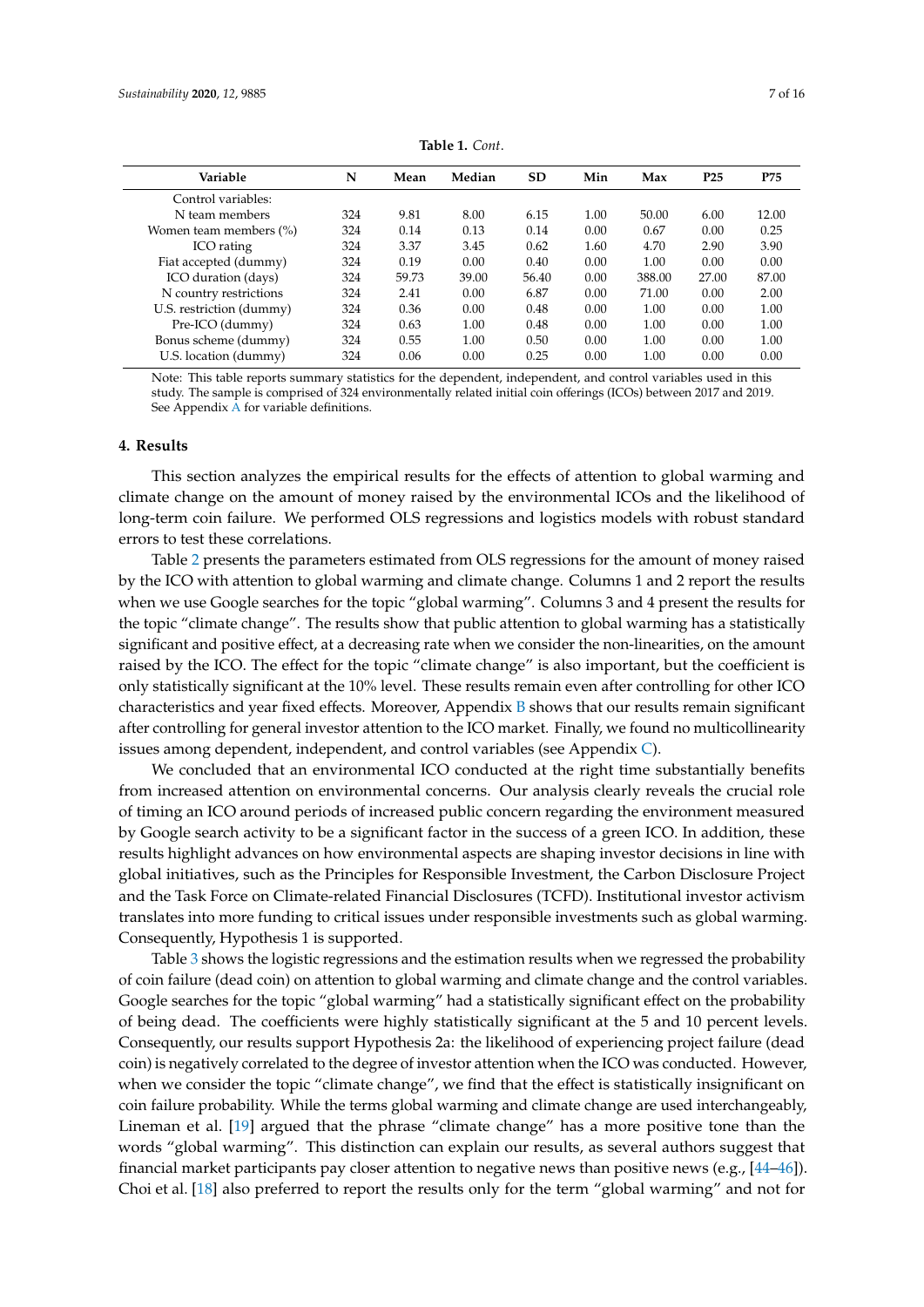"climate change", as they found that the search traffic for the latter was much lower than that of the former.

<span id="page-7-0"></span>

| Dep: ICO Gross Proceeds (ln) | (1)           | (2)           | (3)         | (4)           |
|------------------------------|---------------|---------------|-------------|---------------|
| Google search index:         |               |               |             |               |
| Global warming               | $0.4799$ ***  | $0.3790$ ***  |             |               |
|                              | (3.4427)      | (2.7664)      |             |               |
| Global warming squared       | $-0.0047$ *** | $-0.0035$ **  |             |               |
|                              | (3.4315)      | (2.5743)      |             |               |
| Climate change               |               |               | $0.2206*$   | $0.2056*$     |
|                              |               |               | (1.9080)    | (1.9567)      |
| Climate change squared       |               |               | $-0.0033**$ | $-0.0027*$    |
|                              |               |               | (2.1194)    | (1.8122)      |
| Control variables:           |               |               |             |               |
| N team members               |               | $0.0619$ ***  |             | $0.0638$ ***  |
|                              |               | (4.3646)      |             | (4.5460)      |
| Women team members (%)       |               | $-1.2577$     |             | $-1.1137$     |
|                              |               | (1.5013)      |             | (1.3129)      |
| ICO rating                   |               | $0.3175*$     |             | $0.2924*$     |
|                              |               | (1.8578)      |             | (1.6831)      |
| Fiat                         |               | $-0.1517$     |             | $-0.1496$     |
|                              |               | (0.6174)      |             | (0.6017)      |
| ICO duration                 |               | $-0.0011$     |             | $-0.0015$     |
|                              |               | (0.6467)      |             | (0.9544)      |
| N of country restrictions    |               | 0.0075        |             | 0.0083        |
|                              |               | (0.6009)      |             | (0.7034)      |
| U.S. restriction             |               | $0.4668**$    |             | $0.4091*$     |
|                              |               | (2.1304)      |             | (1.8518)      |
| Pre-ICO offer                |               | 0.2744        |             | 0.2391        |
|                              |               | (1.2129)      |             | (1.0426)      |
| Pre-ICO bonus                |               | 0.0149        |             | 0.0409        |
|                              |               | (0.0698)      |             | (0.1918)      |
| U.S. location                |               | 0.2321        |             | 0.2063        |
|                              |               | (0.5803)      |             | (0.5066)      |
| Year (base: 2017)            |               |               |             |               |
| 2018                         |               | $-0.5569*$    |             | $-0.6109**$   |
|                              |               | (1.8941)      |             | (2.1443)      |
| 2019                         |               | $-1.4531$ *** |             | $-1.4819$ *** |
|                              |               | (4.2392)      |             | (3.7583)      |
| Constant                     | 3.0108        | 3.8181        | 11.4767***  | 10.1218 ***   |
|                              | (0.8618)      | (1.1004)      | (5.4916)    | (4.9509)      |
|                              |               |               |             |               |
| Number of observations       | 324           | 324           | 324         | 324           |

**Table 2.** OLS regression for ICO gross proceeds.

Note: This table presents the parameter estimates from ordinary least squared regressions, with robust standard errors, for the actual amount raised in the ICO (in natural logarithm). The key independent variables are the Google search frequencies during the ICO's initial month for the topics "global warming" and "climate change". All control variables are defined in Appendix [A.](#page-10-0) t values (in parentheses) are computed with robust standard errors. \*\*\*, \*\*, and \* indicate that the coefficient is significantly different from zero at the 1%, 5%, and 10% levels, respectively.

**Table 3.** Logit regressions for the likelihood of the coin being dead.

<span id="page-7-1"></span>

| Dep: $Pr$ (Dead Coin = 1) | (1)          | (2)        | (3)       | (4)       |
|---------------------------|--------------|------------|-----------|-----------|
| Google search index:      |              |            |           |           |
| Global warming            | $-0.3374$ ** | $-0.3329*$ |           |           |
|                           | (2.0428)     | (1.7787)   |           |           |
| Global warming squared    | $0.0032**$   | $0.0031*$  |           |           |
|                           | (2.0157)     | (1.6901)   |           |           |
| Climate change            |              |            | $-0.1636$ | $-0.1767$ |
|                           |              |            | (1.4578)  | (1.6375)  |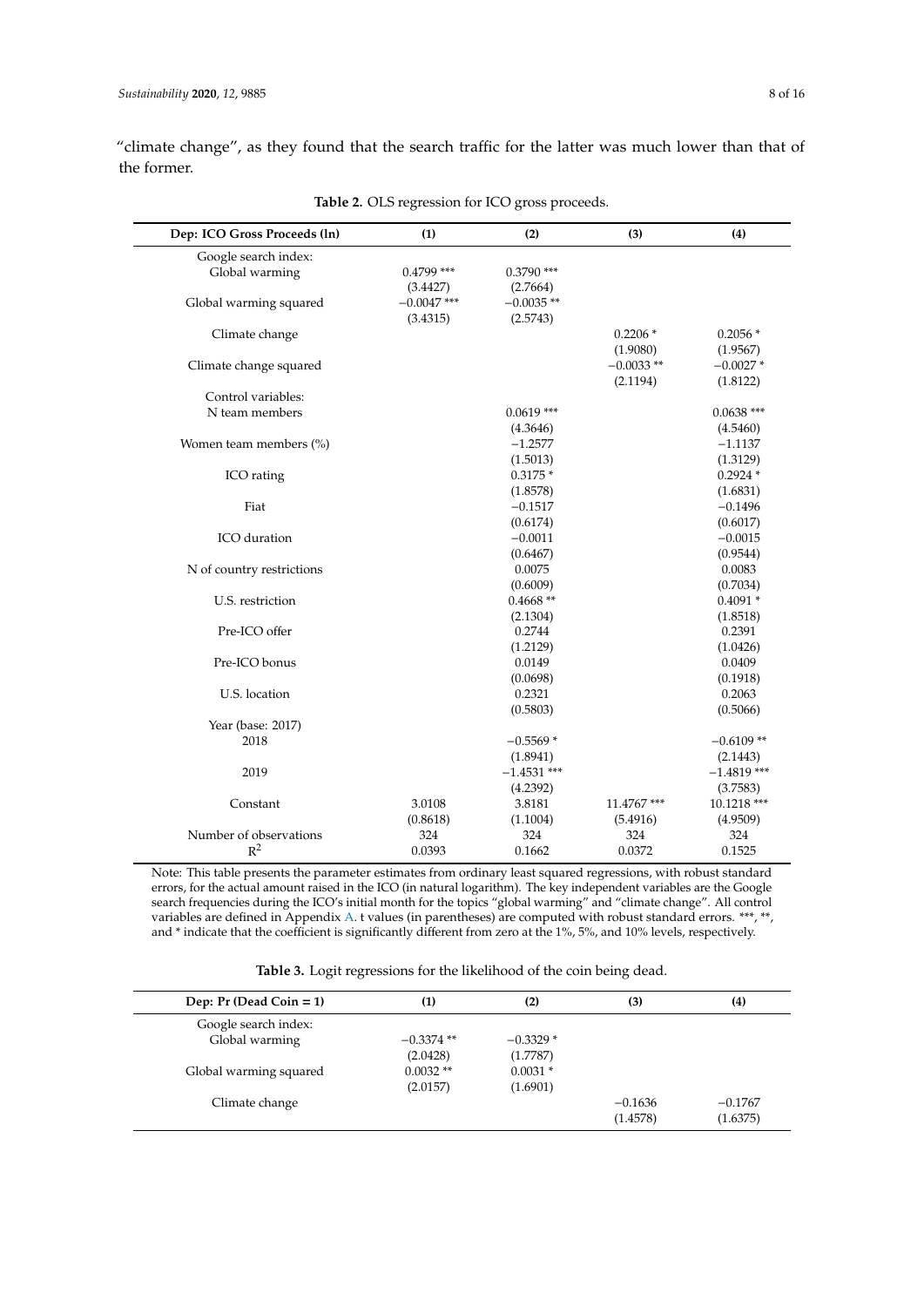| Dep: $Pr$ (Dead Coin = 1) | (1)        | (2)         | (3)      | (4)          |
|---------------------------|------------|-------------|----------|--------------|
| Climate change squared    |            |             | 0.0023   | 0.0021       |
|                           |            |             | (1.4854) | (1.4501)     |
| Control variables:        |            |             |          |              |
| N team members            |            | $-0.0339$   |          | $-0.0355$    |
|                           |            | (1.4248)    |          | (1.4684)     |
| Women team members (%)    |            | $-0.4637$   |          | $-0.4810$    |
|                           |            | (0.4348)    |          | (0.4508)     |
| ICO rating                |            | $-0.3551$   |          | $-0.3239$    |
|                           |            | (1.4167)    |          | (1.3059)     |
| Fiat                      |            | $0.9942**$  |          | $0.9879$ *** |
|                           |            | (2.5584)    |          | (2.5845)     |
| ICO duration              |            | $0.0063$ ** |          | $0.0066$ **  |
|                           |            | (2.0363)    |          | (2.1381)     |
| N of country restrictions |            | $-0.0262$   |          | $-0.0267$    |
|                           |            | (1.5580)    |          | (1.5482)     |
| U.S. restriction          |            | $-0.4464$   |          | $-0.3919$    |
|                           |            | (1.4894)    |          | (1.3061)     |
| Pre-ICO offer             |            | 0.0648      |          | 0.0772       |
|                           |            | (0.2193)    |          | (0.2625)     |
| Pre-ICO bonus             |            | 0.0323      |          | 0.0061       |
|                           |            | (0.1172)    |          | (0.0225)     |
| U.S. location             |            | $-0.1308$   |          | $-0.0782$    |
|                           |            | (0.2652)    |          | (0.1561)     |
| Year (base: 2017)         |            |             |          |              |
| 2018                      |            | $0.6592*$   |          | $0.6567*$    |
|                           |            | (1.7265)    |          | (1.7700)     |
| 2019                      |            | $1.0923**$  |          | $1.2449**$   |
|                           |            | (2.2575)    |          | (2.3578)     |
| Constant                  | $9.5253**$ | 10.2204 **  | 3.7379 * | 4.8966**     |
|                           | (2.2566)   | (2.1134)    | (1.8190) | (2.2144)     |
| Number of observations    | 324        | 324         | 324      | 324          |
| $R^2$                     | 0.0110     | 0.0915      | 0.0051   | 0.0883       |

**Table 3.** *Cont*.

Note: This table presents the parameter estimates from logistic regressions, with robust standard errors, for the likelihood of coin failure as of June 2020. The key independent variables are the Google search frequency during the ICO's initial month for the topics "global warming" and "climate change". All control variables are defined in Appendix [A.](#page-10-0) t values (in parentheses) are computed with robust standard errors. \*\*\*, \*\*, and \* indicate that the coefficient is significantly different from zero at the 1%, 5%, and 10% levels, respectively.

## **5. Discussion**

We now discuss the results and how they can be interpreted from the perspective of previous studies and of the working hypotheses.

Despite the consensus regarding the harmful effects of global warming in economic and social spheres, the difficulty in estimating the time and severity of these effects makes climate change challenging in financial decision-making. Investors recognize these challenges, but also see opportunities to profit from the expected transition to a lower-carbon economy [\[47\]](#page-15-2); for instance, in the areas of renewable energy or energy storage [\[2\]](#page-13-1). Accordingly, as climate change and other sustainability issues have become a top investor focus in recent years [\[48\]](#page-15-3), environmentally related entrepreneurial firms could seize this opportunity to attract attention and funding from investors, especially ESG-oriented ones.

Notwithstanding the growing literature examining the determinants of ICO success, the ability to time ICO fundraising has received scant attention in ICO research compared to other signaling factors such as information disclosure, technological capabilities, the commitment of the CEO, and the participation of large institutional investors. Our study examines the effects of attention paid to global warming, a highly politicized and attention-grabbing topic, in the success of environmentally related ICOs. We find that ICOs conducted in periods of increased attention to global warming benefit from a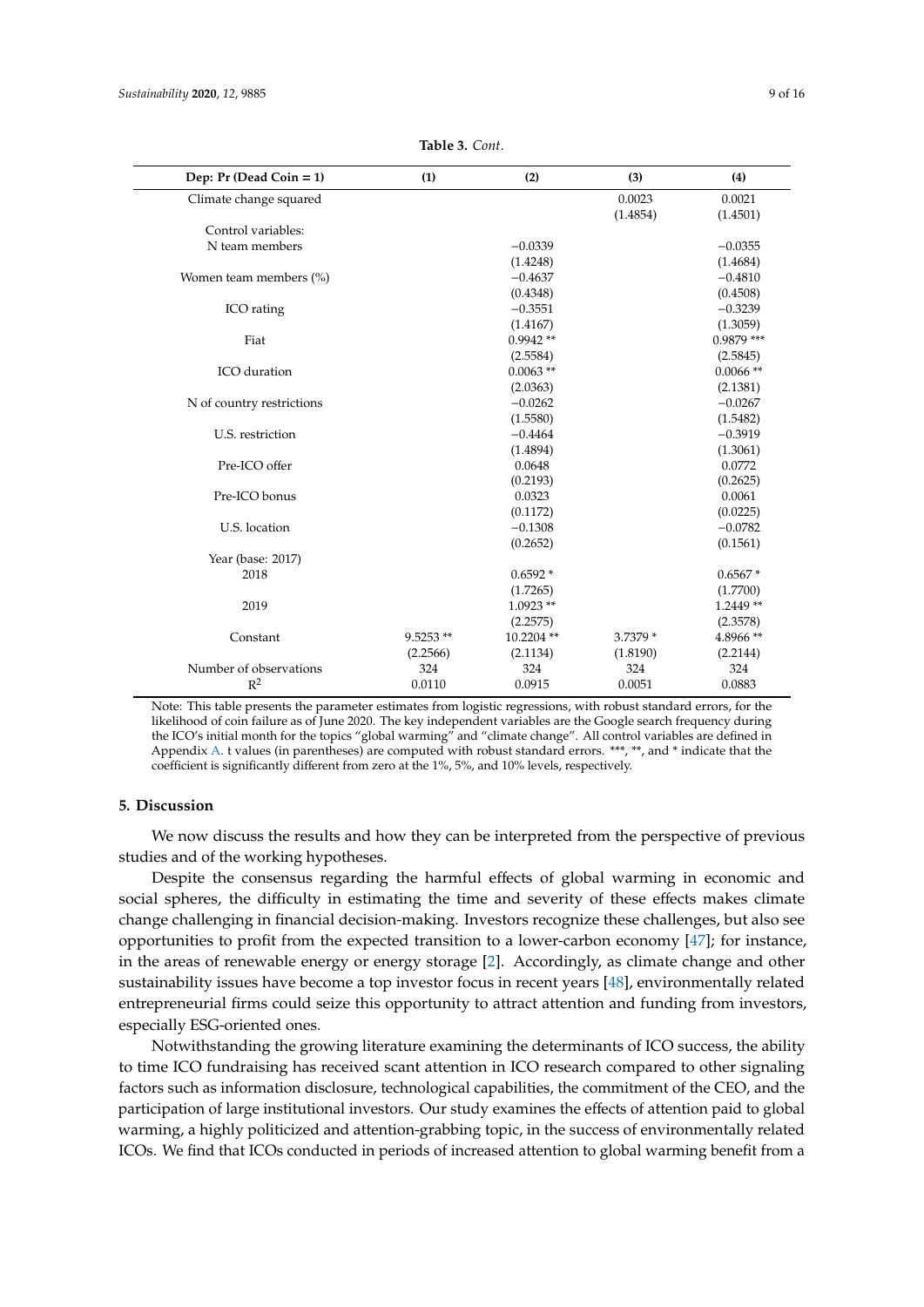large amount raised in the actual ICO, thus confirming our first hypothesis. This result remains robust after controlling for a set of factors that prior literature has suggested as determinants of ICO success.

We also study the possibility of entrepreneurs' opportunistic behavior after receiving financing, especially considering the pervasive uncertainties and information gaps in the ICO market. Our results suggest that ICOs conducted in periods of increased attention to global warming have a lower likelihood of failure in the long-term. Thus, we confirm Hypothesis 2a, indicating that increased awareness also works as a market-discipline mechanism.

We believe that the ICO market represents an excellent setting to test the hypotheses concerning the effects of investor attention on the efficiency of financial markets. The ICO market is filled with asymmetric information problems and opportunities for scams. Therefore, the role of investor attention in facilitating information diffusion and learning is even more critical in ICO projects. This article shows that increased concern about global warming significantly reduces the likelihood of long-term coin failure. This includes scams, hacked coins, and projects that failed to get the coin listed on major exchanges.

Finally, our results indicate that some of the underlying mechanisms in ICOs resemble those found in prior research into corporate finance, such as initial public offerings (IPOs). Perhaps to a lesser extent than in the case of ICOs, IPOs also involve a high level of ex ante uncertainty about a firm's future performance. The literature has shown that this uncertainty reduces the value of the issue and increases the underpricing level [\[49\]](#page-15-4). Different IPO characteristics could reduce investor perceived ex ante uncertainty affecting the level of underpricing such as corporate governance structures at the firm level [\[50\]](#page-15-5), the existence of audit committees [\[51\]](#page-15-6), board prestige and independence [\[52](#page-15-7)[,53\]](#page-15-8), and even the tone of IPO prospectuses [\[46](#page-15-1)[,54\]](#page-15-9).

Other studies highlight the relevance of investor attention influencing IPO underpricing. Da et al. [\[17\]](#page-14-2) used Google searches to empirically study the impact of retail investor attention on IPO returns. The authors found that retail attention measured by search volume was related to IPO first day returns and higher stock prices in the short term. Colaco et al. [\[55\]](#page-15-10) showed that given restrictions placed on communication with prospective investors, retail investor attention can help firms/underwriters with the task of initially valuing an IPO. Using Google search volume to proxy for retail investor attention, they showed that retail attention following initial filing and initial pricing positively impact initial valuations. Hence, investor attention plays a critical role in the early stages of both IPO and ICO valuation and helps firms get funding under better conditions from investors.

There are also some parallels between the literature on the long-term performance of IPOs and our results for ICOs. Mcconaughy et al. [\[56\]](#page-15-11) showed that there is no agency cost increase after the IPO, the market disciplines entrepreneurs with incentives to maintain pre-IPO operating performance, and the observed poor post-IPO stock performance is mainly due to over-optimistic investors extrapolating current growth into the future. In the context of our study, investors' positive valuation of an environmental ICO associated with periods of increased concern about global warming could represent the entrepreneurial firm's ability to create economic value in the long term and indicate that attention disciplines ICO teams. This connection could explain the negative association between investor attention and the likelihood of experiencing project failure (dead coin) in our sample of environmental ICOs.

#### **6. Concluding Remarks**

This paper analyzes the effects of attention on global warming in the ICO market, an opaque, unregulated sector of entrepreneurial finance filled with informational gaps and fraud. Using a database of 324 environmental initial coins offerings between 2017 and 2019, we show that Google search activity for the topic "global warming" is positively associated with environmental ICO success measured by the total funding amount raised. Exploring further effects of investor attention to global warming, we find that increased investor attention to global warming significantly reduces the probability of long-term coin failure of environmental ICOs. Our findings are consistent with the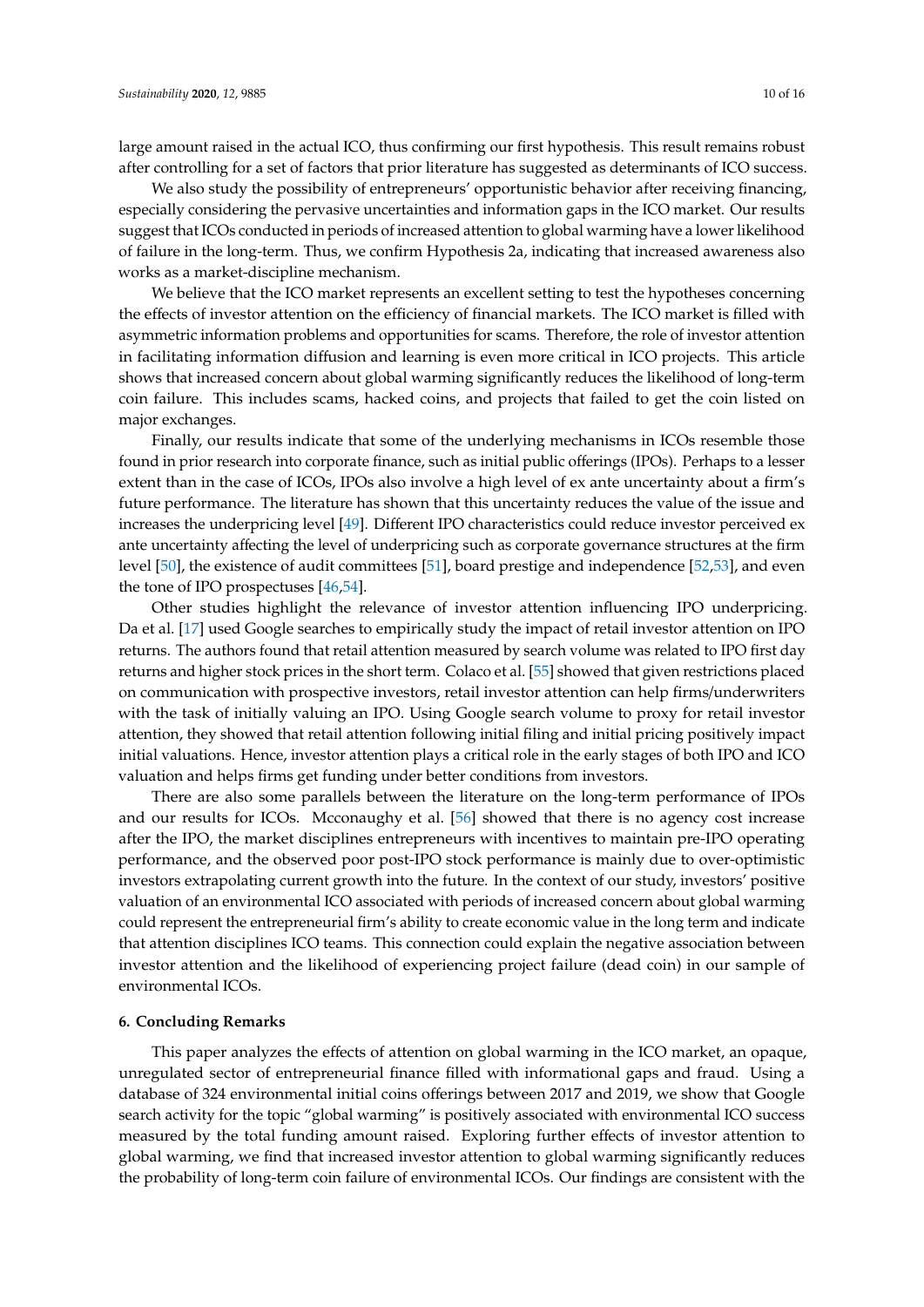notion that investor concern regarding climate change influences investment decisions and resource allocation. Our results are also consistent with the idea that increased investor attention represents a specific mechanism of market discipline that leads an environmental ICO's administrators to more effectively manage the entrepreneurial firm.

Our results help explain another key determinant of ICO success, which can further elucidate ICO participants' understanding of these elements. In particular, we provide novel evidence for the factors that reduce the uncertainty facing investors when investing in unregulated ICOs and document a previously unknown investor attention effect in entrepreneurial finance. Our study has implications for financial practices, specifically for cryptocurrency investors and entrepreneurial firms conducting ICOs. Participants in the ICO market should be aware of the value of timing to facilitate an entrepreneurial firm's fund-raising, risk mitigation, improved project quality and long-term survival rates.

Investor attention to social and environmental issues has gained relevance and is modifying the ability of companies to get funding as well as resource allocation among entrepreneurial firms. This paper focuses on a particular aspect of social and environmental issues, but future research is needed to provide more evidence regarding this trend in corporate finance. Our results, although novel, are subject to specific limitations. For example, the recently created market for initial coin offerings (ICOs) does not let us analyze the survival of environmental ICOs over a broader time horizon.

Overall, the results are consistent with previous literature and highlight that the contribution of investor attention to increasing monitoring efforts are even more significant in unregulated ICO markets with high uncertainty and information gaps. More importantly, this article sheds light on how correct fundraising timing can play a particularly vital role in financing entrepreneurial efforts using innovative financing instruments.

**Author Contributions:** Conceptualization, C.P.-G., A.G., and M.-A.T.; methodology, C.P.-G., A.G., and M.-A.T.; software, C.P.-G., A.G., and M.-A.T.; validation, C.P.-G., A.G., and M.-A.T.; formal analysis, C.P.-G, A.G., and M.-A.T.; investigation, C.P.-G., A.G., and M.-A.T.; resources, C.P.-G., A.G., and M.-A.T.; data curation, C.P.-G., A.G., and M.-A.T.; writing—original draft preparation, C.P.-G., A.G., and M.-A.T.; writing—review and editing, C.P.-G., A.G., and M.-A.T. All authors have read and agreed to the published version of the manuscript.

**Funding:** This research received no external funding.

**Conflicts of Interest:** The authors declare no conflict of interest.

### <span id="page-10-0"></span>**Appendix A**

Table [A1](#page-10-1) defines dependent, independent, and control variables used in this study.

<span id="page-10-1"></span>

| Variable Name          | Definition                                                                                                                                                                                                                                                                                                                                                                 |
|------------------------|----------------------------------------------------------------------------------------------------------------------------------------------------------------------------------------------------------------------------------------------------------------------------------------------------------------------------------------------------------------------------|
| ICO proceeds (ln)      | Natural logarithm of the total funding amount raised by the initial coin<br>offering (ICO) in USD.                                                                                                                                                                                                                                                                         |
| Dead coin              | A dummy variable that equals 1 if the coin is dead as of June 2020 and zero<br>otherwise. We define an ICO with a dead coin if it meets any of the<br>following conditions: (i) the token symbol or coin name appears listed in<br>deadcoins.com, (ii) the coin name appears listed in coinopcy.com, or (iii) the<br>token is not listed in CoinMarketCap as of June 2020. |
| Global warming         | Monthly average of weekly time series measuring the frequency of the<br>Google search volume for the topic "global warming" at the worldwide<br>level. The Google search index ranges between 0 and 100.                                                                                                                                                                   |
| Climate change         | Monthly average of weekly time series measuring the frequency of Google<br>search volumes for the topic "climate change" at the worldwide level.<br>The Google search index ranges between 0 and 100.                                                                                                                                                                      |
| N team members         | The total number of ICO team members (excluding advisors).                                                                                                                                                                                                                                                                                                                 |
| Women team members (%) | Women team members $(\#)/N$ team members $(\#)$                                                                                                                                                                                                                                                                                                                            |

#### **Table A1.** Definitions of variables.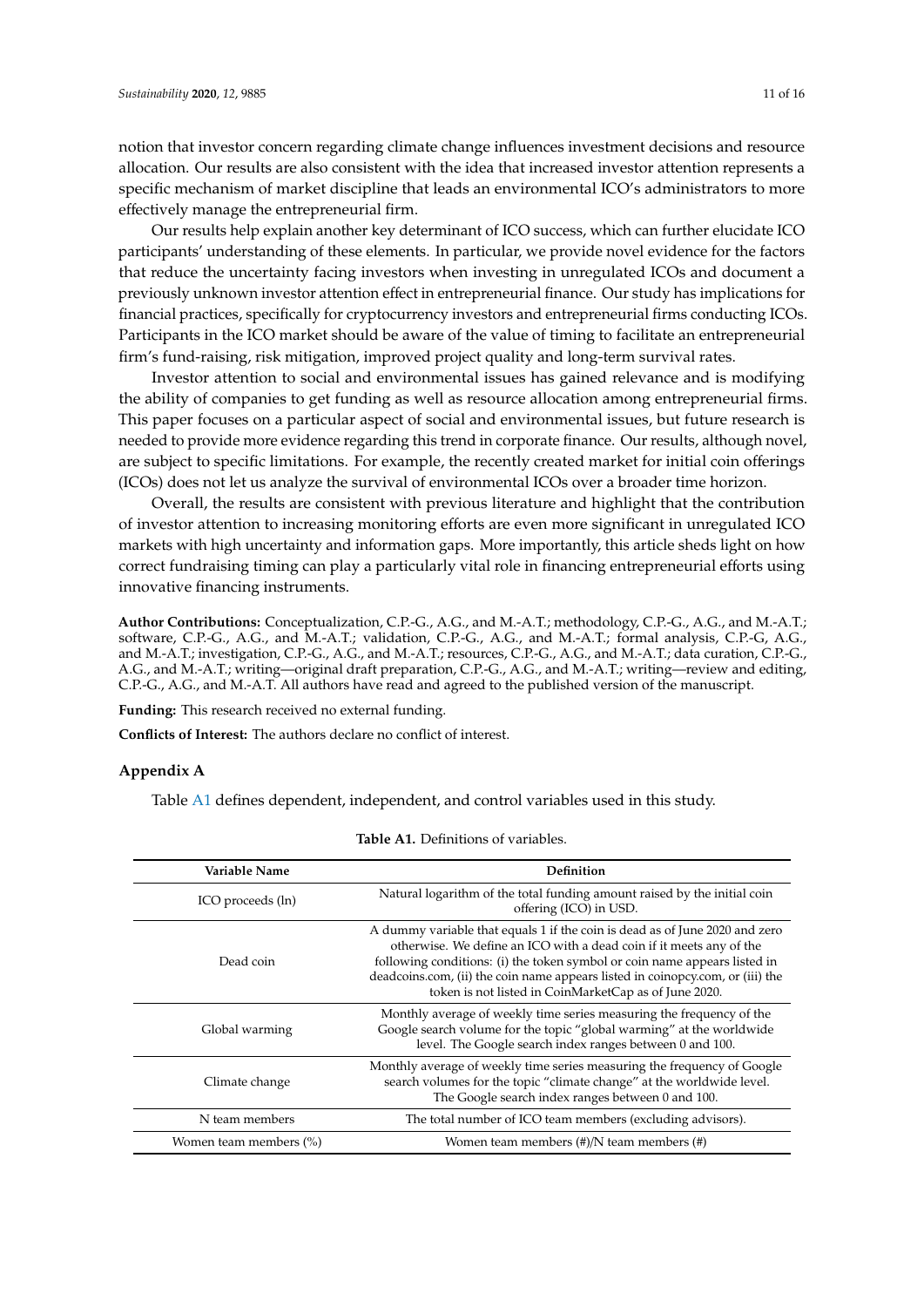| Variable Name             | Definition                                                                                                                                                                                                                                                                                                    |
|---------------------------|---------------------------------------------------------------------------------------------------------------------------------------------------------------------------------------------------------------------------------------------------------------------------------------------------------------|
| ICO rating                | A rating based on surveys among cryptocurrency experts which takes into<br>account the quality of the management team, the experience of external<br>consultants advising the project, the vision of the project, and the product<br>maturity level. The rating scale ranges from $0$ (weak) to $5$ (strong). |
| Fiat                      | A dummy variable that equals 1 if the project accepted fiat currencies<br>during the ICO and zero otherwise.                                                                                                                                                                                                  |
| ICO duration              | The duration of the ICO campaign in days.                                                                                                                                                                                                                                                                     |
| N of country restrictions | The number of countries that were excluded from the ICO.                                                                                                                                                                                                                                                      |
| U.S. restriction          | A dummy variable that equals 1 if U.S. investors were not admitted to take<br>part in the ICO and zero otherwise.                                                                                                                                                                                             |
| Pre-ICO offer             | A dummy variable that equals 1 if a pre-ICO took place before the actual<br>ICO and zero otherwise.                                                                                                                                                                                                           |
| Pre-ICO bonus             | A dummy variable that equals 1 if the founders offered price discounts to<br>earlier investors and zero otherwise.                                                                                                                                                                                            |
| U.S. location             | A dummy variable that equals 1 if the start-up is headquartered in the U.S.<br>and zero otherwise.                                                                                                                                                                                                            |

**Table A1.** *Cont*.

## <span id="page-11-0"></span>**Appendix B**

This appendix provides a robustness check for the strength of the effect of attention to global warming on total gross proceeds after controlling for general investor attention to ICOs. Bellavitis et al. [\[57\]](#page-15-12) and Gächter et al. [\[12\]](#page-13-5) suggested that timing is crucial in explaining an ICO's success in terms of the total amount raised. The authors showed that the success of ICO fundraising can be defined by the public excitement surrounding an ICO as measured by Google news sentiment [\[57\]](#page-15-12) and Google search activity for the keyword "ICO" [\[12\]](#page-13-5). Table [A2](#page-12-1) reports the parameters estimated from OLS regressions for the amount of money raised by the ICO on Google attention to initial coin offerings, global warming, and climate change. Column 1 of Table [A2](#page-12-1) reports the results when we use Google searches for the topic "ICO". The results show that public attention to initial coin offerings has a statistically significant and positive effect at a decreasing rate on the amount raised by the ICO. These results are consistent with the findings in the study [\[12\]](#page-13-5). Column 2 of Table [A2](#page-12-1) reports the results when we use both Google searches for the topic "global warming" and "initial coin offerings". The results show that public attention to global warming has a statistically significant and positive effect on the amount raised by the ICO. In contrast, general attention to ICOs becomes statistically insignificant. These results suggest that, for our sample of environmental ICOs, attention to global warming is a more significant determinant of ICO fundraising than widespread investor attention to ICOs. Thus, we confirm that the effect for the topic "global warming" remains significant even after controlling for general Google attention to the ICO market, other ICO characteristics, and year fixed effects. Column 3 of Table [A2](#page-12-1) shows the impact of the topic "climate change" when controlling for the searches for the topic "initial coin offerings". As we mentioned before, the topic "climate change" does not attract the same level of attention as the key topic "global warming" since the former has a more positive tone than the latter. This distinction can explain why Google searching for climate change is insignificant and attention to ICOs remains significant at the 10% level. Overall, this robustness check reveals the crucial role of timing an ICO around periods of increased public concern regarding the environment, even after controlling for general attention to the ICO market. Consequently, Hypothesis 1 is still supported after this robustness check.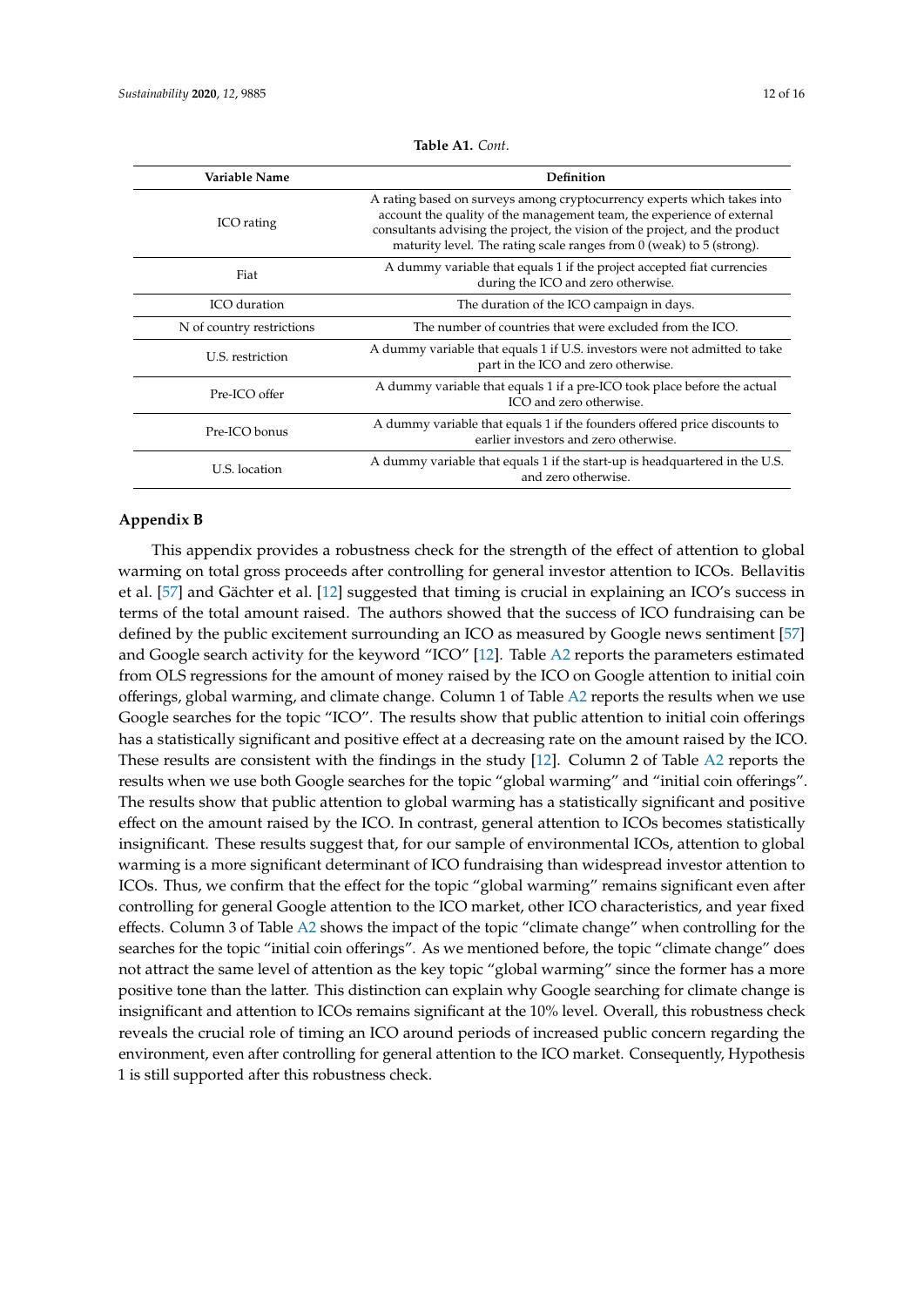| Dep: ICO Gross Proceeds (ln)   | (1)          | (2)          | (3)          |
|--------------------------------|--------------|--------------|--------------|
| Google Attention:              |              |              |              |
| ICO                            | $0.0456**$   | 0.0286       | $0.0379*$    |
|                                | (2.0739)     | (1.2285)     | (1.6747)     |
| ICO squared                    | $-0.0003$    | $-0.0001$    | $-0.0002$    |
|                                | (1.0521)     | (0.3767)     | (0.7739)     |
| Global warming                 |              | $0.2763*$    |              |
|                                |              | (1.9300)     |              |
| Global warming squared         |              | $-0.0027*$   |              |
|                                |              | (1.9032)     |              |
| Climate change                 |              |              | 0.1119       |
|                                |              |              | (1.0985)     |
| Climate change squared         |              |              | $-0.0015$    |
|                                |              |              | (1.0756)     |
| Control variables:             |              |              |              |
| N team members                 | $0.0627$ *** | $0.0613$ *** | $0.0629$ *** |
|                                | (4.6680)     | (4.5889)     | (4.7084)     |
| Women team members (%)         | $-1.0676$    | $-1.1026$    | $-1.0260$    |
|                                | (1.2711)     | (1.3334)     | (1.2346)     |
| ICO rating                     | $0.2934*$    | $0.3219*$    | $0.3019*$    |
|                                | (1.7092)     | (1.9066)     | (1.7722)     |
| Fiat                           | 0.0119       | $-0.0372$    | $-0.0144$    |
|                                | (0.0475)     | (0.1498)     | (0.0572)     |
| ICO duration                   | $-0.0012$    | $-0.0009$    | $-0.0012$    |
|                                | (0.7242)     | (0.5254)     | (0.7555)     |
| Number of country restrictions | 0.0108       | 0.0106       | 0.0116       |
|                                | (0.9468)     | (0.8784)     | (1.0200)     |
| U.S. restriction               | $0.5173**$   | $0.5314**$   | $0.4968**$   |
|                                | (2.3876)     | (2.4524)     | (2.2716)     |
| Pre-ICO offer                  | 0.2458       | 0.2590       | 0.2366       |
|                                | (1.0900)     | (1.1464)     | (1.0444)     |
| Pre-ICO bonus                  | 0.0513       | 0.0285       | 0.0570       |
|                                | (0.2427)     | (0.1337)     | (0.2706)     |
| U.S. location                  | 0.2420       | 0.2728       | 0.2397       |
|                                | (0.5758)     | (0.6563)     | (0.5709)     |
| Year (base: 2017)              |              |              |              |
| 2018                           | $-0.6103**$  | $-0.6513**$  | $-0.6015**$  |
|                                | (2.0788)     | (2.1352)     | (2.0513)     |
| 2019                           | $-0.8684*$   | $-0.9499**$  | $-0.8905*$   |
|                                | (1.9378)     | (2.0385)     | (1.8037)     |
| Constant                       | 12.9202 ***  | $6.2074*$    | 11.0085 ***  |
|                                | (17.3803)    | (1.7563)     | (5.7059)     |
| Number of observations         | 324          | 324          | 324          |
| $R^2$                          | 0.1782       | 0.1880       | 0.1822       |

<span id="page-12-1"></span>**Table A2.** Ordinary least squares (OLS) regression for the effects of attention to ICO and global warming on ICO gross proceeds.

Note: This table presents the parameter estimates from ordinary least squared regressions, with robust standard errors, for the actual amount raised in the ICO (in natural logarithm). The key independent variables are the Google search frequencies during the ICO's initial month for the topics "ICO", "global warming" and "climate change". All control variables are defined in Appendix [A.](#page-10-0) t values (in parentheses) are computed with robust standard errors. \*\*\*, \*\*, and \* indicate that the coefficient is significantly different from zero at the 1%, 5%, and 10% levels, respectively.

# <span id="page-12-0"></span>**Appendix C**

This appendix examines potential multicollinearity issues among dependent, independent, and control variables used in this study. Table [A3](#page-13-11) reports variance inflation factors for the two full ordinary least squares (OLS) models in Table [2.](#page-7-0) Variance inflation factor (VIF) values greater than ten would indicate reasons for concern due to collinearity among the variables, and tolerance values lower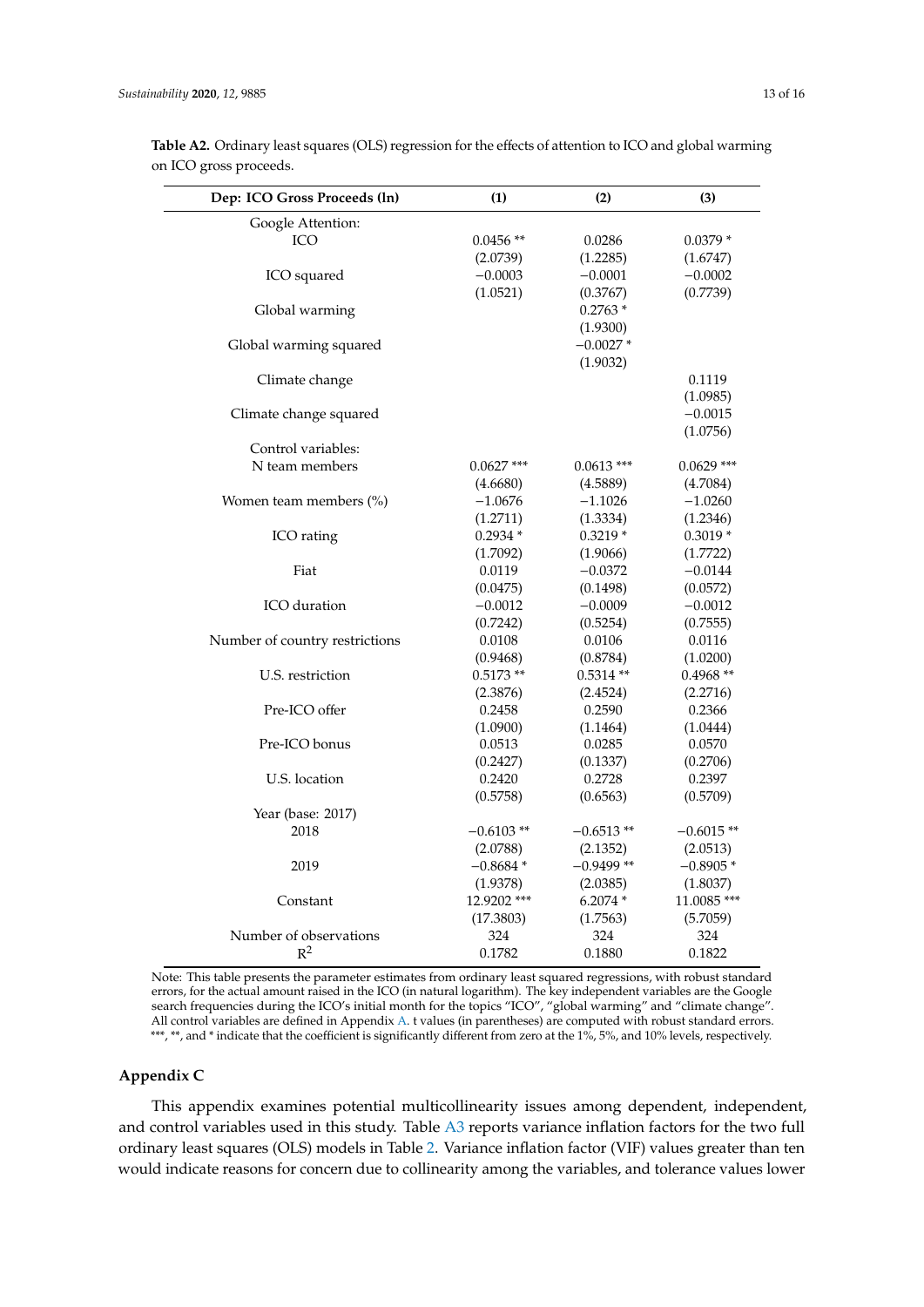than 0.1 would indicate collinearity among variables. Reported results show that our values do not suffer from collinearity except for the key independent variables and their squared terms [\[58\]](#page-15-13).

<span id="page-13-11"></span>

|                                |            | Model (2) Table 2 | Model (4) Table 2 |           |
|--------------------------------|------------|-------------------|-------------------|-----------|
| Variable                       | <b>VIF</b> | <b>Tolerance</b>  | <b>VIF</b>        | Tolerance |
| Global warming                 | 140.07     | 0.01              |                   |           |
| Global warming squared         | 143.81     | 0.01              |                   |           |
| Climate change                 |            |                   | 41.16             | 0.02      |
| Climate change squared         |            |                   | 43.10             | 0.02      |
| N team members                 | 1.18       | 0.85              | 1.18              | 0.85      |
| Women team members (%)         | 1.09       | 0.92              | 1.10              | 0.91      |
| ICO rating                     | 1.26       | 0.79              | 1.26              | 0.79      |
| Fiat                           | 1.06       | 0.94              | 1.06              | 0.94      |
| ICO duration                   | 1.08       | 0.93              | 1.07              | 0.94      |
| Number of country restrictions | 1.15       | 0.87              | 1.15              | 0.87      |
| U.S. restriction               | 1.22       | 0.82              | 1.22              | 0.82      |
| Pre-ICO offer                  | 1.17       | 0.85              | 1.18              | 0.85      |
| Pre-ICO bonus                  | 1.12       | 0.89              | 1.12              | 0.89      |
| U.S. location                  | 1.11       | 0.90              | 1.10              | 0.91      |
| ICO year: 2018                 | 2.23       | 0.45              | 2.10              | 0.48      |
| ICO year: 2019                 | 2.24       | 0.45              | 2.77              | 0.36      |

**Table A3.** Multicollinearity test on variables.

## **References**

- <span id="page-13-0"></span>1. Principles for Responsible Investment. 2019. Available online: https://[www.unpri.org](https://www.unpri.org/download?ac=10948)/download?ac=10948 (accessed on 1 October 2020).
- <span id="page-13-1"></span>2. Krueger, P.; Sautner, Z.; Starks, L.T. The Importance of Climate Risks for Institutional Investors. *Rev. Financ. Stud.* **2020**, *33*, 1067–1111. [\[CrossRef\]](http://dx.doi.org/10.1093/rfs/hhz137)
- <span id="page-13-2"></span>3. Ceccarelli, M.; Ramelli, S.; Wagner, A.F. When Investors Call for Climate Responsibility, How Do Mutual Funds Respond? 2019. Available online: https://www.unpri.org/pri-blogs/[when-investors-call-for-climate](https://www.unpri.org/pri-blogs/when-investors-call-for-climate-responsibility-how-do-mutual-funds-respond/5157.article)[responsibility-how-do-mutual-funds-respond](https://www.unpri.org/pri-blogs/when-investors-call-for-climate-responsibility-how-do-mutual-funds-respond/5157.article)/5157.article (accessed on 1 October 2020).
- <span id="page-13-3"></span>4. Baker, M.; Bergstresser, D.; Serafeim, G.; Wurgler, J. Financing the response to climate change: The pricing and ownership of US green bonds. *Natl. Bur. Econ. Res.* **2018**. [\[CrossRef\]](http://dx.doi.org/10.3386/w25194)
- <span id="page-13-4"></span>5. Fisch, C. Initial coin offerings (ICOs) to finance new ventures. *J. Bus. Ventur.* **2019**, *34*, 1–22. [\[CrossRef\]](http://dx.doi.org/10.1016/j.jbusvent.2018.09.007)
- 6. Ahluwalia, S.; Mahto, R.V.; Guerrero, M. Blockchain technology and startup financing: A transaction cost economics perspective. *Technol. Forecast. Soc. Chang.* **2020**, *151*, 119854. [\[CrossRef\]](http://dx.doi.org/10.1016/j.techfore.2019.119854)
- <span id="page-13-7"></span>7. Howell, S.; Niessner, M.; Yermack, D. Initial coin offerings: Financing growth with cryptocurrency token sales. *Rev. Financ. Stud.* **2020**, *33*, 3925–3974. [\[CrossRef\]](http://dx.doi.org/10.1093/rfs/hhz131)
- <span id="page-13-10"></span>8. Momtaz, P.P. Initial coin offerings. *PLoS ONE* **2020**, *15*, e0233018. [\[CrossRef\]](http://dx.doi.org/10.1371/journal.pone.0233018)
- 9. Adhami, S.; Giudici, G.; Martinazzi, S. Why do businesses go crypto? An empirical analysis of initial coin offerings. *J. Econ. Bus.* **2018**, *100*, 64–75. [\[CrossRef\]](http://dx.doi.org/10.1016/j.jeconbus.2018.04.001)
- 10. Block, J.H.; Groh, A.; Hornuf, L.; Vanacker, T.; Vismara, S. The entrepreneurial finance markets of the future: A comparison of crowdfunding and initial coin offerings. *Small Bus. Econ.* **2020**. [\[CrossRef\]](http://dx.doi.org/10.1007/s11187-020-00330-2)
- <span id="page-13-9"></span>11. Fisch, C.; Momtaz, P.P. Institutional investors and post-ICO performance: An empirical analysis of investor returns in initial coin offerings (ICOs). *J. Corp. Financ.* **2020**, *64*, 101679. [\[CrossRef\]](http://dx.doi.org/10.1016/j.jcorpfin.2020.101679)
- <span id="page-13-5"></span>12. Gächter, I.; Gächter, M. Success factors in ICOs: Individual firm characteristics or lucky timing? *Financ. Res. Lett.* **2020**, 101715. [\[CrossRef\]](http://dx.doi.org/10.1016/j.frl.2020.101715)
- <span id="page-13-6"></span>13. Organisation for Economic Co-operation and Development. Initial Coin Offerings (ICOs) for SME Financing. 2019. Available online: www.oecd.org/finance/initial-coin-off[erings-for-sme-financing.htm](www.oecd.org/finance/initial-coin-offerings-for-sme-financing.htm) (accessed on 1 October 2020).
- <span id="page-13-8"></span>14. Roosenboom, P.; van der Kolk, T.; de Jong, A. What determines success in initial coin offerings? *Ventur. Cap.* **2020**, *22*, 161–183. [\[CrossRef\]](http://dx.doi.org/10.1080/13691066.2020.1741127)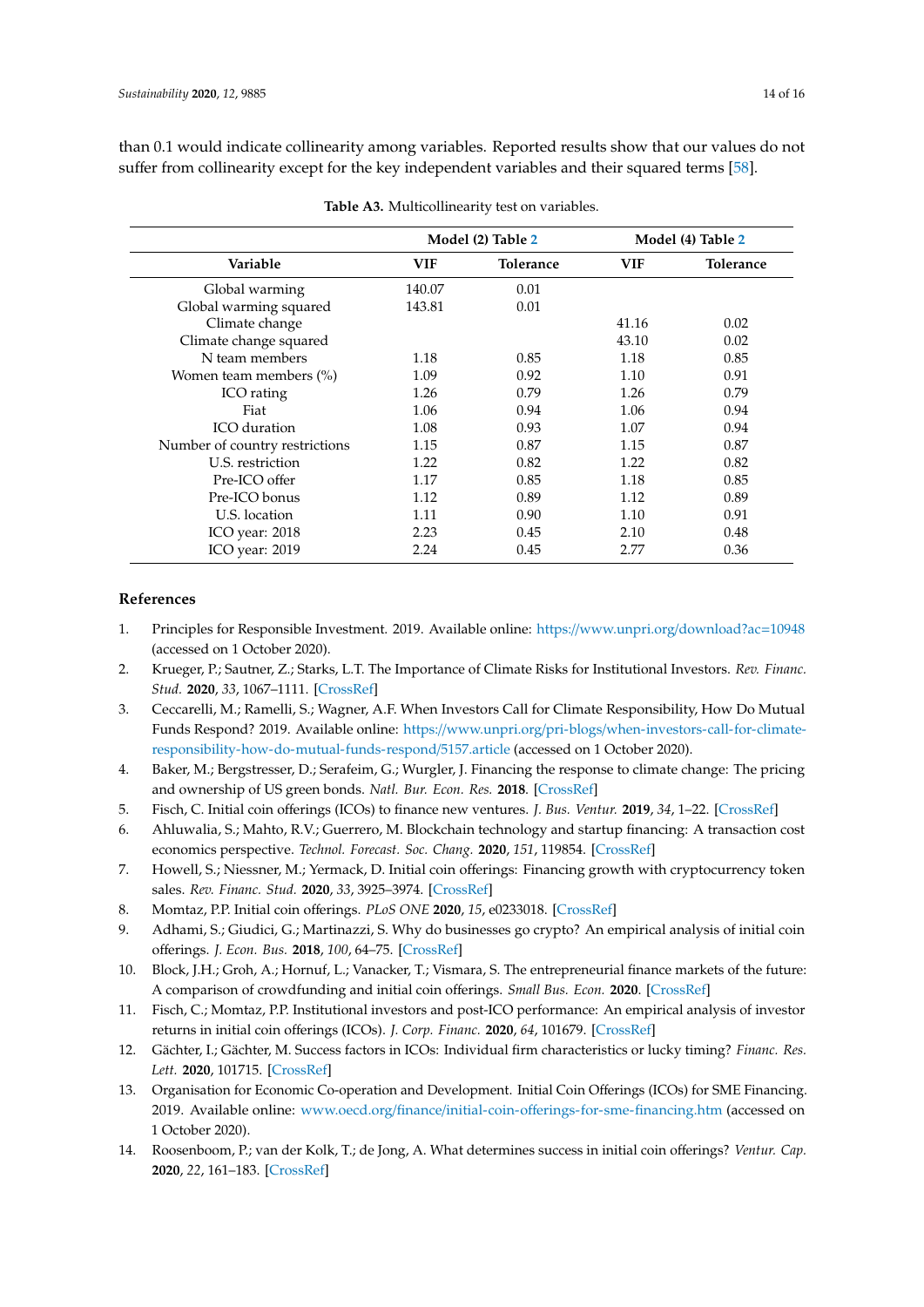- <span id="page-14-0"></span>15. Momtaz, P.P. Initial coin offerings, asymmetric information, and loyal CEOs. *Small Bus. Econ.* **2020**. [\[CrossRef\]](http://dx.doi.org/10.1007/s11187-020-00335-x)
- <span id="page-14-1"></span>16. Boreiko, D.; Risteski, D. Serial and large investors in initial coin offerings. *Small Bus. Econ.* **2020**. [\[CrossRef\]](http://dx.doi.org/10.1007/s11187-020-00338-8)
- <span id="page-14-2"></span>17. Da, Z.; Engelberg, J.; Gao, P. In search of attention. *J. Financ.* **2011**, *66*, 1461–1499. [\[CrossRef\]](http://dx.doi.org/10.1111/j.1540-6261.2011.01679.x)
- <span id="page-14-3"></span>18. Choi, D.; Gao, Z.; Jiang, W. Attention to Global Warming. *Rev. Financ. Stud.* **2020**, *33*, 1112–1145. [\[CrossRef\]](http://dx.doi.org/10.1093/rfs/hhz086)
- <span id="page-14-4"></span>19. Lineman, M.; Do, Y.; Kim, J.Y.; Joo, G.-J. Talking about climate change and global warming. *PLoS ONE* **2015**, *10*, e0138996. [\[CrossRef\]](http://dx.doi.org/10.1371/journal.pone.0138996)
- <span id="page-14-5"></span>20. Kahneman, D. *Attention and E*ff*ort*; Prentice-Hall: Englewood Cliffs, NJ, USA, 1973.
- <span id="page-14-6"></span>21. Wolfson, R.; Schneider, S.H. Understanding climate science. In *Understanding Climate Science*; Island Press: Washington, DC, USA, 2002; pp. 3–51.
- <span id="page-14-7"></span>22. Cavanagh, P.; Lang, C.; Li, X.; Miao, H.; Ryder, J. Searching for the determinants of climate change interest. *Geogr. J.* **2014**, *2014*, 50329. [\[CrossRef\]](http://dx.doi.org/10.1155/2014/503295)
- 23. Herrnstadt, E.; Muehlegger, E. Weather, salience of climate change and congressional voting. *J. Environ. Econ. Manag.* **2014**, *68*, 435–448. [\[CrossRef\]](http://dx.doi.org/10.1016/j.jeem.2014.08.002)
- 24. Lang, C. Do weather fluctuations cause people to seek information about climate change? *Clim. Chang.* **2014**, *125*, 291–303. [\[CrossRef\]](http://dx.doi.org/10.1007/s10584-014-1180-6)
- <span id="page-14-8"></span>25. Kahn, M.; Kotchen, M. Business cycle effects on concern about climate change: The chilling effect of recession. *Clim. Chang. Econ.* **2011**, *2*, 257–273. [\[CrossRef\]](http://dx.doi.org/10.1142/S2010007811000292)
- <span id="page-14-9"></span>26. Pollock, T.; Rindova, V. Media legitimation effects in the market for initial public offerings. *Acad. Manag. J.* **2003**, *46*, 631–642.
- <span id="page-14-10"></span>27. Fiske, S.T.; Taylor, S.E. *Social Cognition*, 2nd ed.; McGraw-Hill: New York, NY, USA, 1991.
- <span id="page-14-11"></span>28. Starbuck, W.; Milliken, F. Executive perceptual filters: What they notice and how they make sense. In *The Executive E*ff*ect: Concepts and Methods for Studying Top Managers*; Hambrick, D., Ed.; JAI Press: Greenwich, CT, USA, 1988; pp. 35–65.
- <span id="page-14-12"></span>29. Anderson, N. *Foundations of Information Integration Theory*; Academic Press: New York, NY, USA, 1981.
- <span id="page-14-13"></span>30. Dyck, A.; Zingales, L. The corporate governance role of the media. In *The Right to Tell: The Role of the Media in Development*; Islam, R., Ed.; World Bank: Washington, DC, USA, 2002.
- 31. Dyck, A.; Zingales, L. Private benefits of control: An international comparison. *J. Financ.* **2004**, *59*, 537–600. [\[CrossRef\]](http://dx.doi.org/10.1111/j.1540-6261.2004.00642.x)
- 32. Dyck, A.; Volchkova, N.; Zingales, L. The corporate governance role of the media: Evidence from Russia. *J. Financ.* **2008**, *63*, 1093–1135. [\[CrossRef\]](http://dx.doi.org/10.1111/j.1540-6261.2008.01353.x)
- 33. Dyck, A.; Morse, A.; Zingales, L. Who blows the whistle on corporate fraud? *J. Financ.* **2010**, *65*, 2213–2253. [\[CrossRef\]](http://dx.doi.org/10.1111/j.1540-6261.2010.01614.x)
- 34. Joe, J.; Henock, L.; Robinson, D. Managers' and investors' responses to media exposure of board ineffectiveness. *J. Financ. Quant. Anal.* **2009**, *44*, 579–605. [\[CrossRef\]](http://dx.doi.org/10.1017/S0022109009990044)
- 35. Bushee, B.; Core, J.; Guay, W.; Hamm, S. The role of the business press as an information intermediary. *J. Account. Res.* **2010**, *48*, 1–19. [\[CrossRef\]](http://dx.doi.org/10.1111/j.1475-679X.2009.00357.x)
- 36. Miller, G. The press as a watchdog for accounting fraud. *J. Account. Res.* **2006**, *5*, 1001–1033. [\[CrossRef\]](http://dx.doi.org/10.1111/j.1475-679X.2006.00224.x)
- <span id="page-14-14"></span>37. Bednar, M.; Boivie, S.; Prince, N. Burr Under the Saddle: How Media Coverage Influences Strategic Change. *Organ. Sci.* **2013**, *24*, 910–925. [\[CrossRef\]](http://dx.doi.org/10.1287/orsc.1120.0770)
- <span id="page-14-15"></span>38. Jin, J.Y. Investor Attention and Earnings Management around the World. *Account. Perspect.* **2013**, *12*, 165–187. [\[CrossRef\]](http://dx.doi.org/10.1111/1911-3838.12013)
- <span id="page-14-16"></span>39. Abdulmanova, A.; Ferris, S.; Jayaraman, N.; Kothari, P. The Effect of Investor Attention on Fraud Discovery and Value Loss in Securities Class Action Litigation. *SSRN Electron. J.* **2020**. [\[CrossRef\]](http://dx.doi.org/10.2139/ssrn.3028224)
- <span id="page-14-17"></span>40. Chen, K. Information asymmetry in initial coin offerings (ICOs): Investigating the effects of multiple channel signals. *Electron. Commer. Res. Appl.* **2019**, *36*, 100858. [\[CrossRef\]](http://dx.doi.org/10.1016/j.elerap.2019.100858)
- <span id="page-14-18"></span>41. Guzman, A.; Pinto-Gutierrez, C.; Trujillo, M. Signaling Value through Gender Diversity: Evidence from Initial Coin Offerings. 2020. Available online: https://papers.ssrn.com/sol3/[papers.cfm?abstract\\_id](https://papers.ssrn.com/sol3/papers.cfm?abstract_id=3695558)=3695558 (accessed on 1 October 2020).
- <span id="page-14-19"></span>42. Huang, W.; Meoli, M.; Vismara, S. The geography of initial coin offerings. *Small Bus. Econ.* **2020**, *55*, 77–102. [\[CrossRef\]](http://dx.doi.org/10.1007/s11187-019-00135-y)
- <span id="page-14-20"></span>43. Momtaz, P.P. Entrepreneurial finance and moral hazard: Evidence from token offerings. *J. Bus. Ventur.* **2020**. [\[CrossRef\]](http://dx.doi.org/10.1016/j.jbusvent.2020.106001)